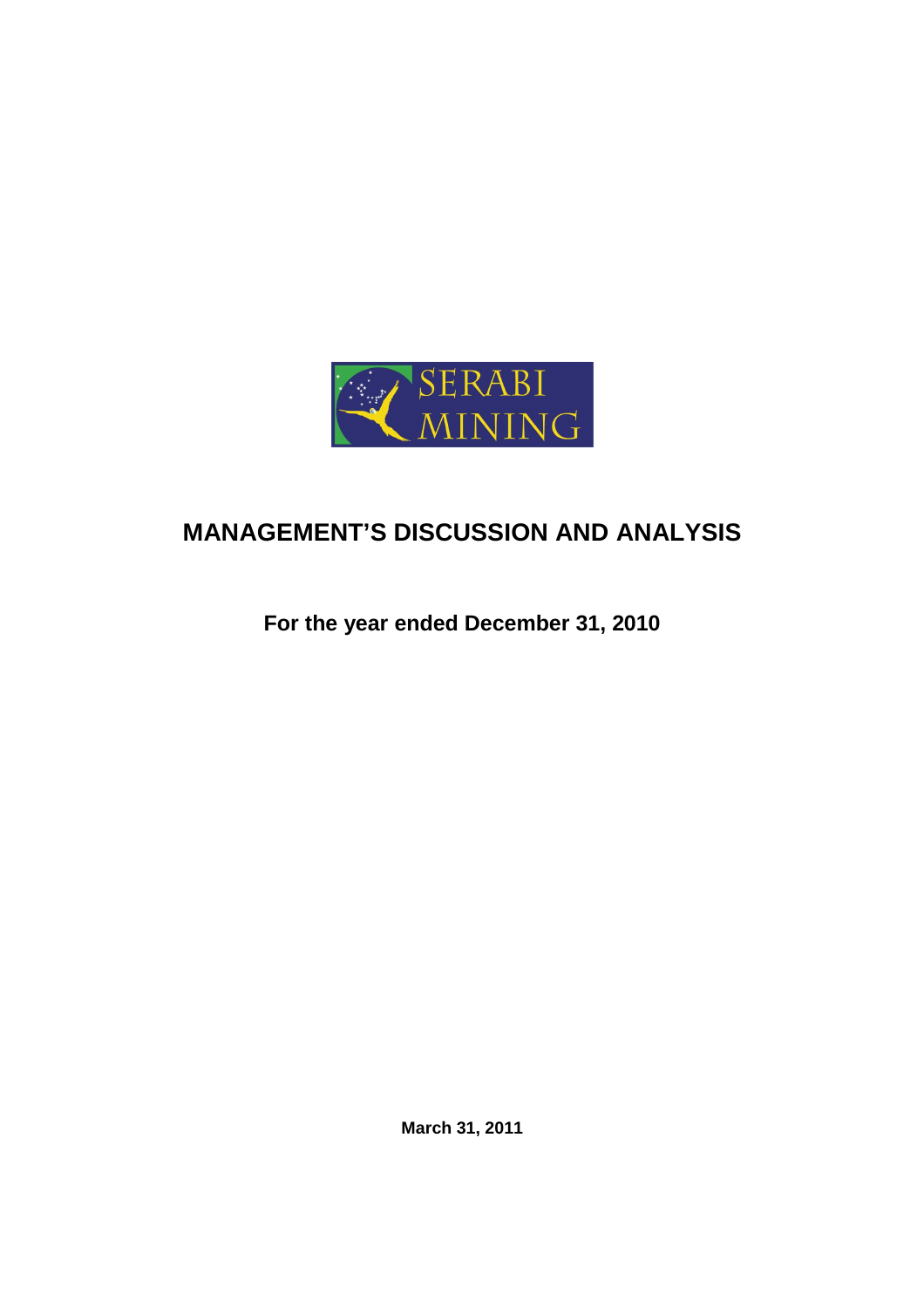## **SERABI MINING PLC Management's Discussion and Analysis for the year ended 31 December 2010**

## **Introduction**

This Management's Discussion and Analysis ("MD&A") dated 31 March 2011 includes financial information from, and should be read in conjunction with, the audited annual consolidated financial statements of Serabi Mining plc (the "Company" or "Serabi") for the year ended 31 December 2010.

Please refer to the cautionary notes at the end of this MD&A. The Company reports its financial position, results of operations and cash flows in United States dollars (unless otherwise stated) and in accordance with International Financial Reporting Standards ("IFRS") in force at the reporting date and their interpretations issued by the International Accounting Standards Board ("IASB") as adopted for use within the European Union and with IFRS and their interpretations adopted by the IASB. The consolidated financial statements have also been prepared in accordance with those parts of the UK Companies Act 2006 applicable to companies reporting under IFRS.

The Company is a United Kingdom registered and domiciled mineral exploration company based in London, England. The Company's principal focus centres upon the Jardim do Ouro Gold Project located in an area known as the Tapajos region of the State of Para in Brazil, which it holds through its wholly owned subsidiary Serabi Mineracao S.A.

The Company currently holds, either granted or in application, approximately 110,000 hectares of Exploration Licenses. The Jardim do Ouro Gold Project (JDO Project) covers  $55,600^{(1)}$  hectares of this total, and lies on the 50km wide NW-SE trending Tocantinzinho Trend, which is the major controlling structural feature in the Tapajos region. The vast majority of the hard rock mineral resources discovered to date in the Tapajos region lie on this trend. The JDO Project includes the Palito mine (the "Palito Mine") which is currently on 'care and maintenance' and several areas of exploration interest in close proximity to the Palito Mine. The Palito Mine complex is fully permitted and a mining licence over 1,150 hectares has been issued for the property. The Company does not have any assets or mineral properties that are in commercial production. The Company's shares trade on the Toronto Stock Exchange ("TSX") under the symbol "SBI" and on AIM, a market operated by the London Stock Exchange under the symbol "SRB". The Company is incorporated under the laws of England and Wales and is a reporting issuer in British Columbia, Alberta and Ontario.

(1) The Departamento Nacional de Produçăo Mineral ("DNPM") recently advised the Company that it was proposing to amend certain of the Company's applications for exploration licences to effect a net reduction of the land area subject to the applications by approximately 2,700 hectares. The Company has lodged an appeal to reinstate approximately 600 hectares. The Company does not view this potential reduction as significant as none of the areas that the DNPM is proposing to exclude from the applications are within the areas that comprise the current exploration plans of the Company.

Additional information on the Company is available on SEDAR at www.sedar.com.

# **Corporate Highlights for the Year**

• Completion of a private placement of shares on 9 June 2010, with Eldorado Gold Corporation ("Eldorado") whereby Eldorado subscribed for 12,000,000 shares at a price equivalent to 30 pence per share, raising gross proceeds of UK£3.6 million and whereby Eldorado acquired an interest, at that time, of 26.8% in the share capital of the Company.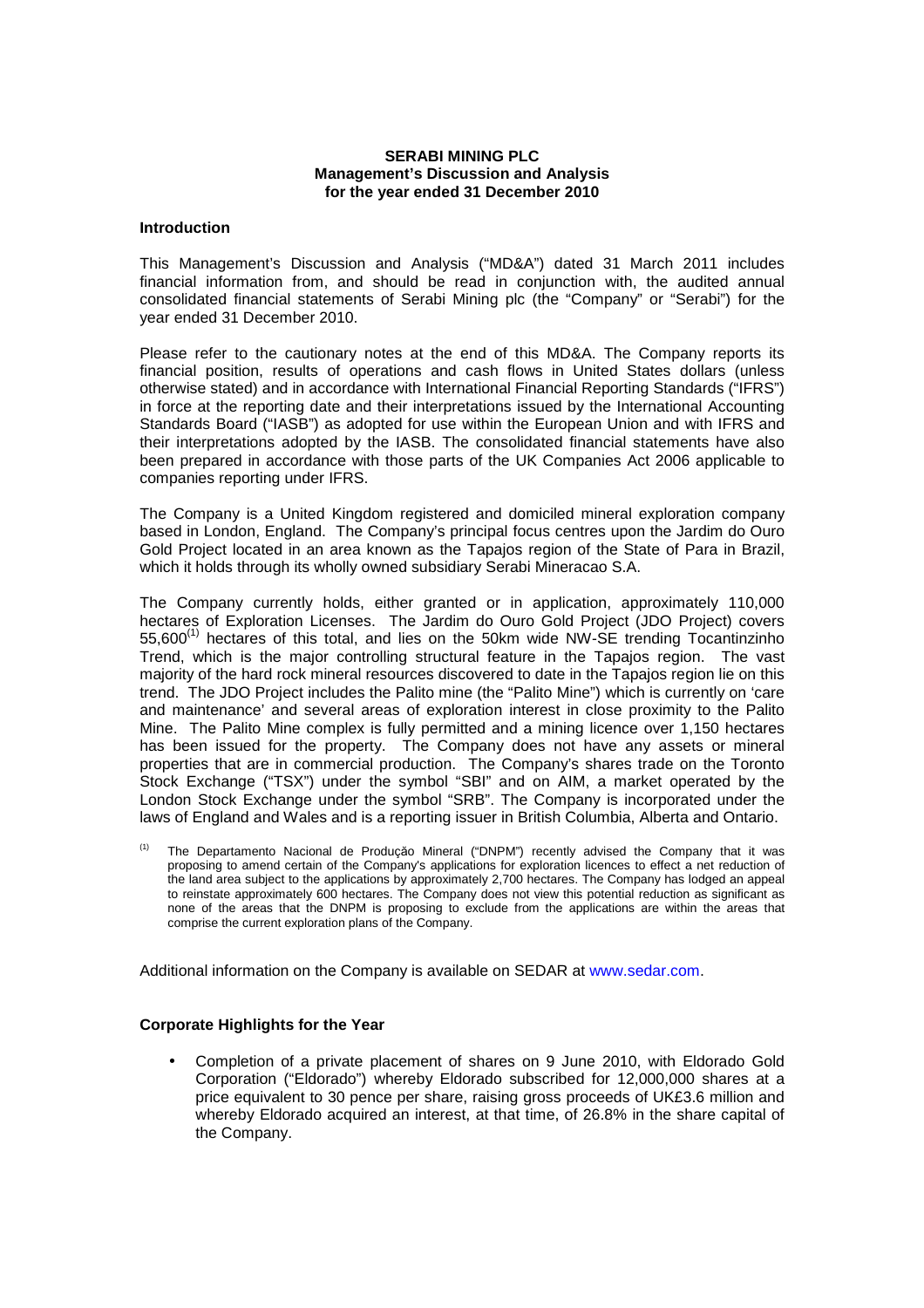- Completion of a private placement of 10,070,000 Special Warrants on 2 December 2010, at a price of C\$0.55 per Special Warrant raising gross proceeds of C\$5,538,500.
- On 23 December 2010, the Company announced an updated NI 43-101 Technical Report on the JDO project.
- Approval of shareholders on 21 December 2010, to undertake a consolidation of the Ordinary Share, whereby shareholders received one new Ordinary Share of 5 pence each for every ten old Ordinary Shares of 0.5 pence.
- The appointment on 30 March 2011 of Mr Sean Harvey, Dr Doug Jones and Mr Mel Williams as directors of the Company.
- The completion on 30 March 2011 of an Initial Public Offering of the Ordinary Shares of the Company in Canada and a concurrent listing of the Ordinary Shares on the TSX.

# **History**

The Company currently holds, either granted or in application, approximately 110,000 hectares of Exploration Licenses all located within the Tapajos Gold Mining Province, within the states of Para and Amazonas, Northern Brazil. These licenses are divided into 3 project areas, namely the JDO, Modelo and Pizon projects. The Modelo Project lies in the state of Para, with some 40,000 Ha in 5 exploration permits, four granted and one in application. The Pizon Project represents 14,733 Ha, in two exploration licenses, one granted and one in application. The Company has not engaged in any exploration activity in either the Pizon or Modelo projects over the past 12 months, and has currently not budgeted for any exploration activity over the next 18 months. All activity budgeted at this time will focus on the JDO Project area.

# **Jardim do Ouro Project**

The JDO Project was originally acquired by the Company in 2001. It covers a total area of  $55,600^{(1)}$  hectares, and is comprised of one mining licence granted on October 23, 2007 covering an area of 1,150 hectares, four exploration licences and five applications for exploration licences covering an aggregate of 54,450<sup>(1)</sup> hectares. The JDO Project is located in the Tapajós Mineral Province in the south east part of the Itaituba Municipality in the west of Pará State in central north Brazil. The Palito Mine and infrastructure itself lies some 4.5km south of the village of Jardim do Ouro and approximately 15km via road. Jardim do Ouro lies on the Transgarimpeira Road some 30km WSW of the town of Moraes de Almeida, located on the junction of the Transgarimpeira and the BR 163 (the Cuiabá - Santarém Federal Highway). Moraes de Almeida is approximately 300km south south-east by road of the municipal capital, and similarly named city, of Itaituba.

Within the JDO Project area is the Palito Mine, a high grade, narrow vein underground mine which was operated by the Company from late 2003 until the end of 2008, when the underground mining operation was placed on care and maintenance. In 2004, the Company undertook an upgrade of the plant to process sulphide ores from the underground operation and in December 2004, the first shipment was made of a copper/gold/silver concentrate to a European smelter. Since that time until the end of 2008, the Company processed a total of 480,000 tonnes of ore through the plant at an average gold head grade of 6.76 g/t. Average plant recovery during the period was 90% and total production was 110,097 gold equivalent ounces.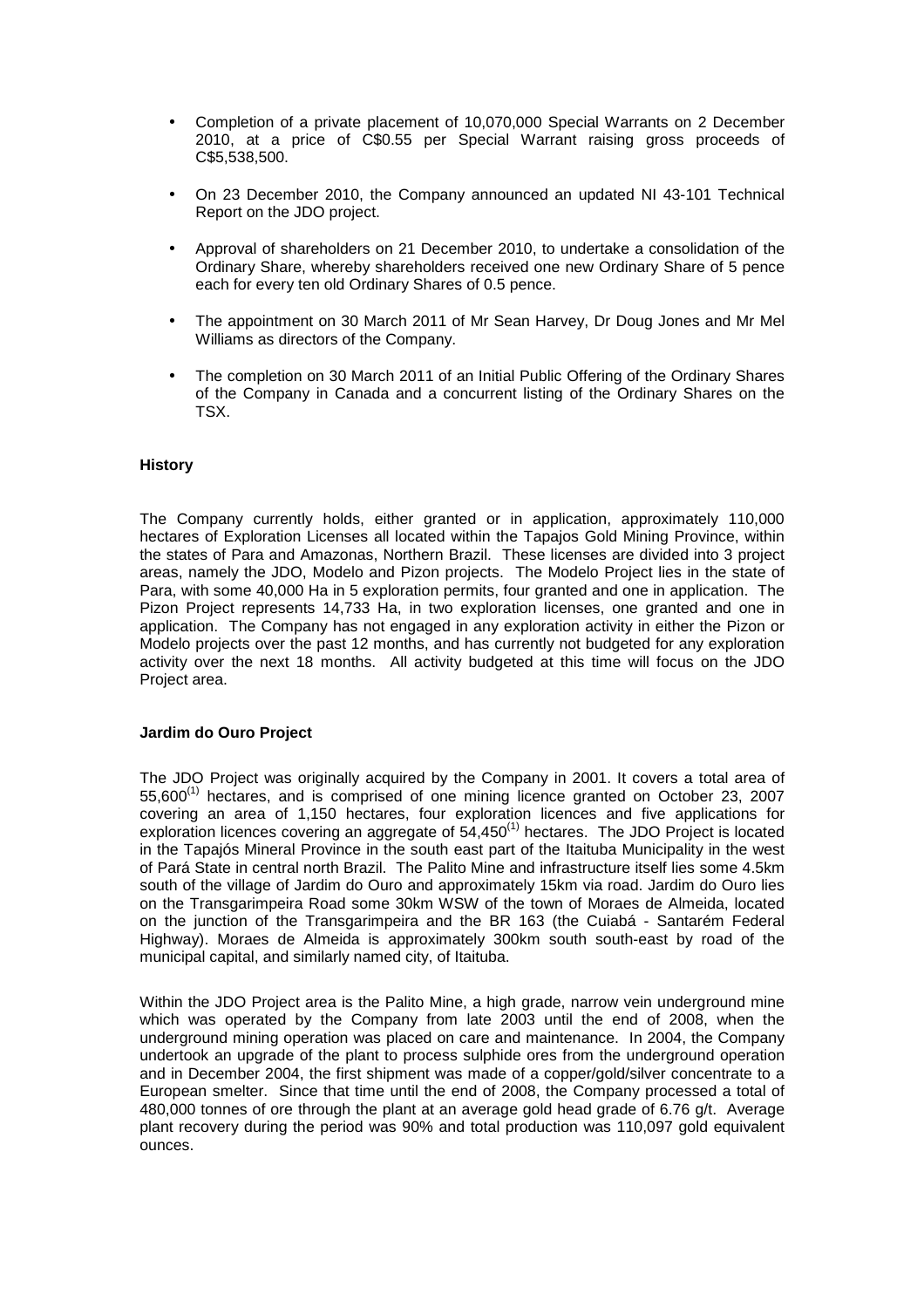In September 2008, the Company announced that it had insufficient working capital to undertake necessary mine development and concluded that with no opportunity to raise additional working capital, as a result of the state of financial markets at that time, it was necessary to halt mining activity and place the underground portion of the Palito Mine on care and maintenance.

Since that time, the Company has focused on mine-site exploration, primarily airborne and ground geophysics and geochemistry. Following a Change of Mine Plan report filed to the DNPM in December 2008, and a subsequent amendment to the PAE (Plano de Aproveitamento Economico), the Company maintained some minor surface oxide ore production up to June 2010, through which some 7,200 ounces gold has been produced up to June 2010.

In December 2010 the Company released a technical report prepared by its consultants, NCL Brasil Ltda, (the NI43-101 Technical Report for the Jardim do Ouro Project, Para State, Brazil). The report estimated, in accordance with Canadian Securities Administrators National Instrument 43-101 ("NI 43-101"), a compliant Measured and Indicated mineral resource of 224,272 ounces (gold equivalent) and Inferred mineral resources of 443,956 ounces (gold equivalent).

|                                        | Tonnage   | Gold<br>(g/t Au) | Copper<br>(% Cu) | <b>Contained</b><br>Gold<br>$(Qunces)^{(1)}$ | <b>Contained</b><br>Gold<br><b>Equivalent</b><br>(Ounces) $(2)$ |
|----------------------------------------|-----------|------------------|------------------|----------------------------------------------|-----------------------------------------------------------------|
| Measured<br>Resources                  | 97,448    | 9.51             | 0.26             | 29,793                                       | 32,045                                                          |
| Indicated<br>Resources                 | 753,745   | 7.29             | 0.23             | 176,673                                      | 192,228                                                         |
| Measured and<br>Indicated<br>Resources | 851,193   | 7.54             | 0.23             | 206,466                                      | 224,272                                                         |
| Inferred<br>Resources                  | 2,087,741 | 5.85             | 0.27             | 392,817                                      | 443,956                                                         |

\_\_\_\_\_\_\_\_\_\_\_\_\_\_\_ (1) Mineral resources are reported at a cut-off grade of 1.0 g/t.

(2) Equivalent gold is calculated using an average long-term gold price of US\$700 per ounce, a long-term copper price of US\$2.75 per pound, average metallurgical recovery of 90.3% for gold and 93.9% for copper.

The infrastructure at the Palito Mine remains intact and includes a process plant comprised of flotation and carbon-in-pulp ("CIP") gold recovery circuits capable of treating up to 600 t/day (200,000 t/year) of ore, a camp for over 200 employees and maintenance and workshop facilities. The site is supplied with mains power sourced from a 25 mW hydroelectric generating station located approximately 100 km north east of the town of Novo Progresso on the Curuá (Iriri) River.

In the period following the decision to place the Palito Mine on care and maintenance the board of directors undertook a strategic review of the operation and determined that the original expectation that the Palito Mine could support production levels in excess of 50,000 ounces per annum was not supported by the then current mine plans and reserve and resource estimates. The Company concluded that limited infrastructure in the region contributed to a relative high fixed cost associated with the project and determined that an operation capable of sustaining production levels of 70,000 to 75,000 ounces per annum was required as the basis for a viable and competitive operation.

The Company considers that with the information now available and having considered the various mining methodologies available, the deposit at the Palito Mine (referred to herein as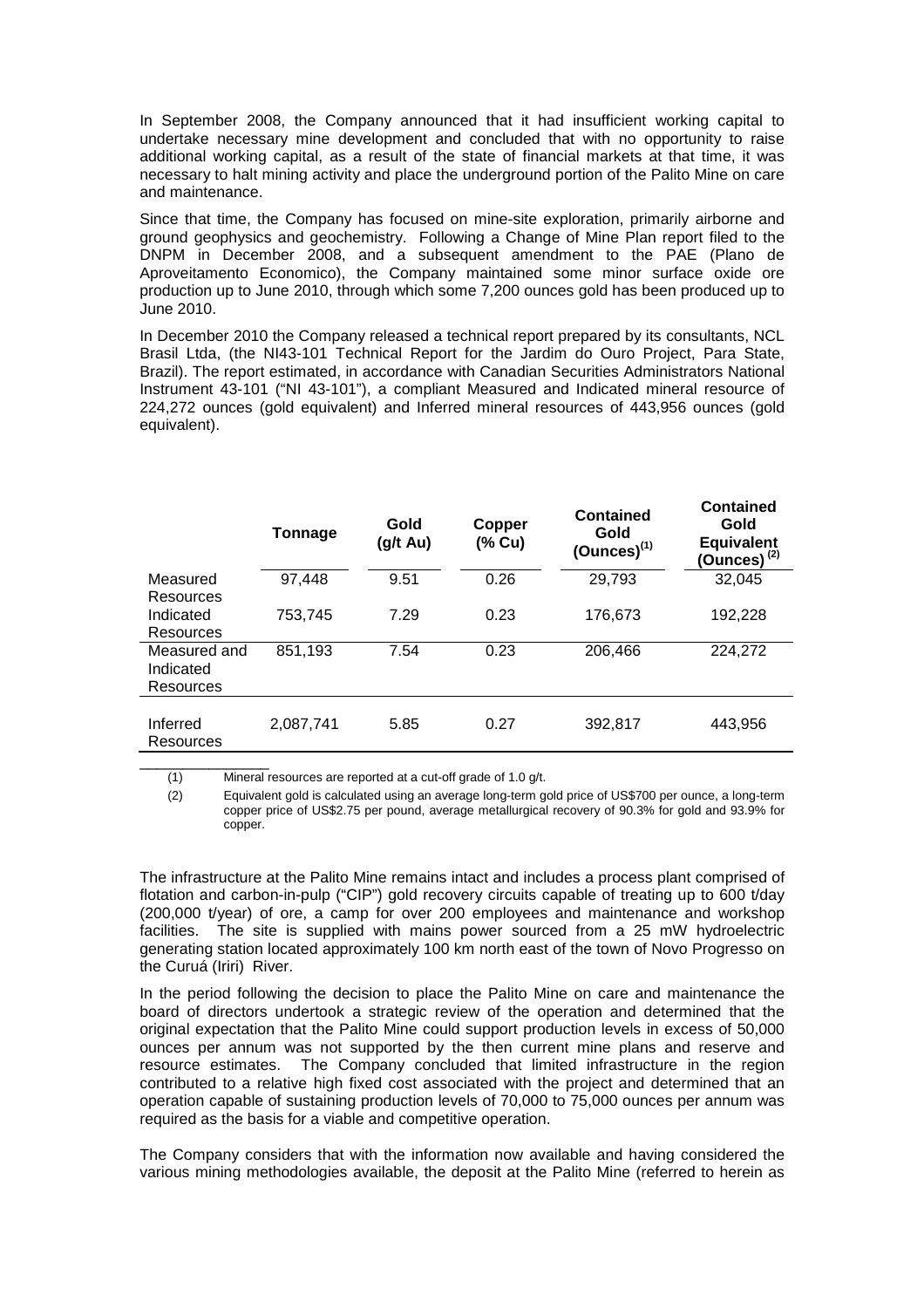the "Palito deposit") requires a selective mining operation to maximise its economic value and that under such a methodology a sustainable long term production rate is likely to be limited to 30,000 ounces per annum. The Company therefore determined that it would not in the short-term seek to re-open the Palito Mine but instead concentrate on building the reserve and resource base.

The Company is now pursuing a strategy of mine-site/district exploration and resource growth before making any decision on when to recommence production at the Palito Mine. Its exploration objective is to identify two or more Palito style and size deposits in close proximity to the Palito Mine itself and the existing camp and processing infrastructure. The Company has established nine drill targets within three kilometres of the Palito Mine, each of which it believes, based on its exploration results to date, has the potential to yield a Palito style and size deposit.

# **RESULTS OF OPERATIONS**

#### **Exploration and technical programmes executed during 2010**

The Company's results of operations for the twelve month period ended 31 December 2010 were comprised solely of the activities related to the results of operations of the Company's 100% owned subsidiary Serabi Mineracao S.A.

## **Highlights:**

- January 2010 The Company announced its plans to commence a follow up ground geophysics on 13 high priority mine site targets. With the identification of 18 near mine and mine-site geophysical targets during 2009, and a successful capital raise December 2009, a 45 line km Induced Polarisation survey (IP) commenced early 2010, to test the first 13 targets.
- January 2010 to June 2010 minor surface oxide ore mining 18,094 tonnes  $@$  1.75 g/t (1,000 ounces produced).
- May 2010 The Company announced that the IP survey over 13 high priority targets had returned strong IP anomalies over nine of the targets. Further integration with geochemical, electromagnetic ("EM") and other data identified nine drill ready targets.
- October 2010 The Company announced plans to commence a 7,500 metre discovery drill programme of the nine drill targets before year end.
- November 2010 Serabi announced a further 8,000 hectares of airborne geophysical electro-magnetic surveys (VTEM) to be flown within its exploration tenements comprising the JDO Project tenement holdings.
- December 2010 The Company filed an updated NI 43-101 compliant Technical Report. The resource estimate was completed by NCL Brasil Ltda (NCL) and reported a total Measured and Indicated resource of 224,272 gold equivalent ounces, with a further 443,956 Inferred gold equivalent ounces.
- Throughout the year Serabi management continued to pursue numerous exploration and development opportunities primarily in the Tapajos Region of Brazil which would add value to the company strategy. The Company also sought to divest or joint venture, noncore assets during the year.

The Company's focus during 2010 has been to advance the exploration portfolio of the JDO Project, which hosts the Palito Mine (including its process plant, mine camp and other infrastructure) along with numerous high priority mine-site and near mine targets. Coupled with this, the Company continued surface oxide mining with modest gold production until mid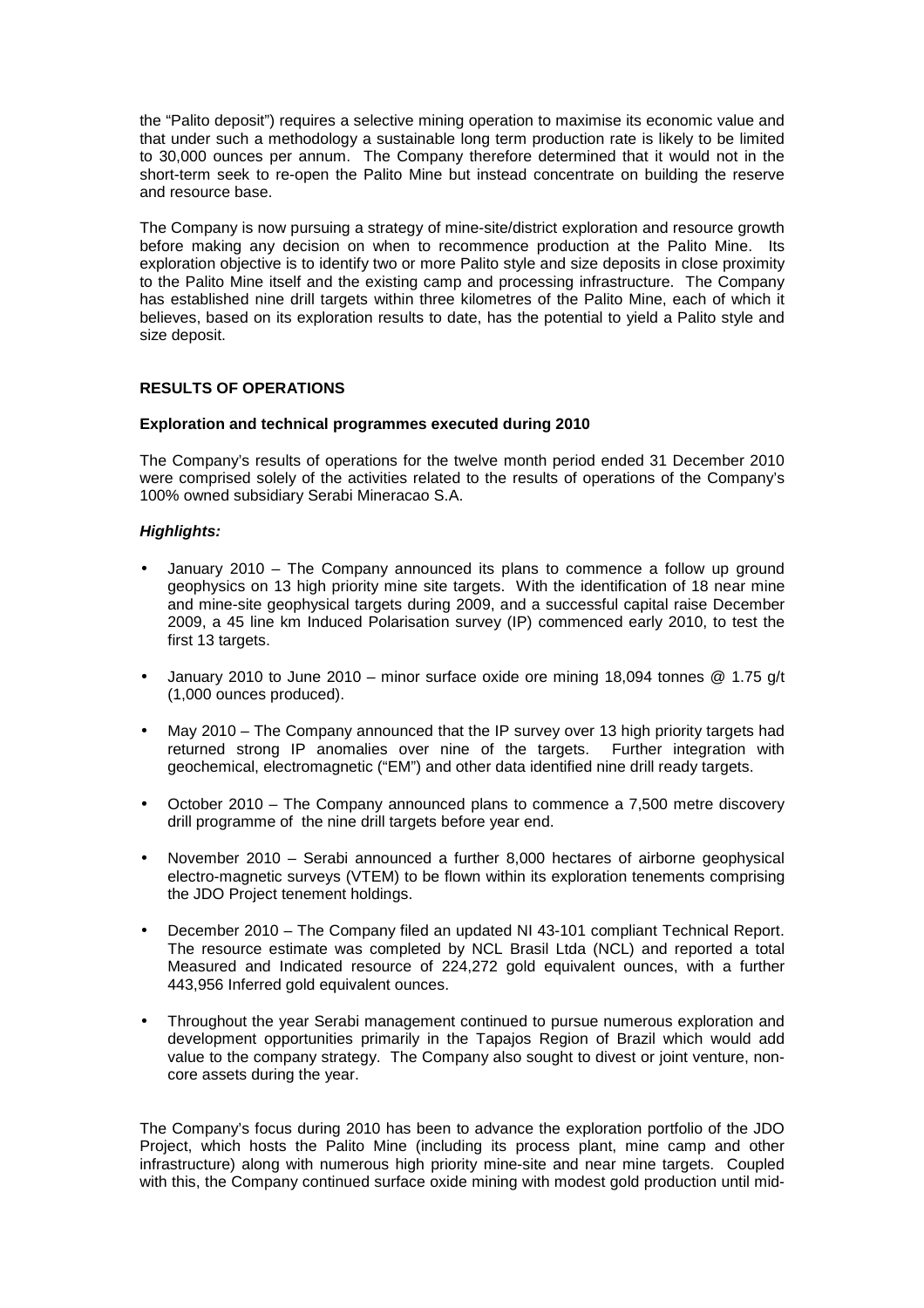year, when surface mining operations were placed on hold in June 2010. The cornerstone of this mine-site exploration effort has been an airborne electromagnetic and magnetic survey, ("VTEM survey") undertaken in 2008, which covered a 6,000 hectare area enveloping the Palito deposit and immediate surrounding area.

# **Background to Exploration Strategy**

Palito and near mine mineralised zones are characterised by quartz-sulphide and massive sulphide veins. The vast bulk of the ore mined from the underground Palito mine was hosted in quartz-sulphide veins, with higher grade bonanza shoots existing in small diameter, plunge continuous, massive sulphide pods or shoots.

The nature of the quartz and sulphide content of the ore zones lends itself to detection via electrical geophysical methods, due to the conductivity in the sulphides and the resistivity provided by the quartz. Historically ground electrical geophysical exploration methods such as electromagnetics ("EM") and induced polarisation ("IP") have yielded good results in the Palito area, reinforcing their importance as primary exploration tools for identifying these types of mineralisation.

In 2006, Serabi trialled ground EM surveying at Palito. The positive results led to Serabi commissioning a helicopter-borne VTEM geophysical survey over the Palito deposit and surrounding 6,000 hectare area. The benefit of the EM technique is that it can highlight the massive sulphide component of the Palito style of mineralization, and therefore immediately provides a focal point for exploration within the dense vegetation surrounding Palito.

The 2008 airborne VTEM survey identified 47 discrete anomalies and 19 anomalous complex conductive zones. These geophysical targets were then integrated with the other geological datasets including soil geochemistry, drilling data, lineament analysis and geology for the project. As a result 18 "target areas" were defined for further follow-up exploration. These 18 targets provided the focal point for discovering potential mineralised zones.

Bearing in mind that the bulk of Palito ore was sourced from quartz-sulphide vein material and not massive sulphide, the VTEM survey represented the first step in the identification of additional resources whilst the application of IP should help delineate the quartz-sulphide veins. It is expected that the combination of both EM and IP and the subsequent 3D modeling will provide a direct focus for drilling activities and the subsequent expansion of resources at the JDO Project. Fifteen of the targets are within three kilometres of the mine and of these fifteen, seven are situated within the Company's existing mine licence. The remaining targets are all located within the Company's surrounding exploration licences.

In January 2010, following a successful financing in December 2009, the Company announced its 2010 exploration work programme. This included the commencement at the earliest possible opportunity of follow-up ground geophysics on the 18 mine-site targets defined in the 2008 VTEM survey. It also announced continued small scale surface oxide mining.

In April 2010, Serabi announced that a 45 line km ground IP survey had commenced. The area covered by this initial survey lay within a 3km radius of the Palito Mine and covered 13 of the 18 prioritised target anomalies identified during the 2008 airborne geophysical survey. The IP survey lines were spaced 200m apart, perpendicular to the dominant mineralised trends.

In May 2010, the Company announced results of the initial follow-up IP geophysical survey. After data interpretation and integration of the IP results with all other pre-existing exploration datasets, at least nine significant drill targets were defined. The anomalies exhibited high chargeability / low resistivity attributes, properties one would expect to find associated with sulphide bodies and which are characteristics of the gold bearing sulphide bodies found at Palito.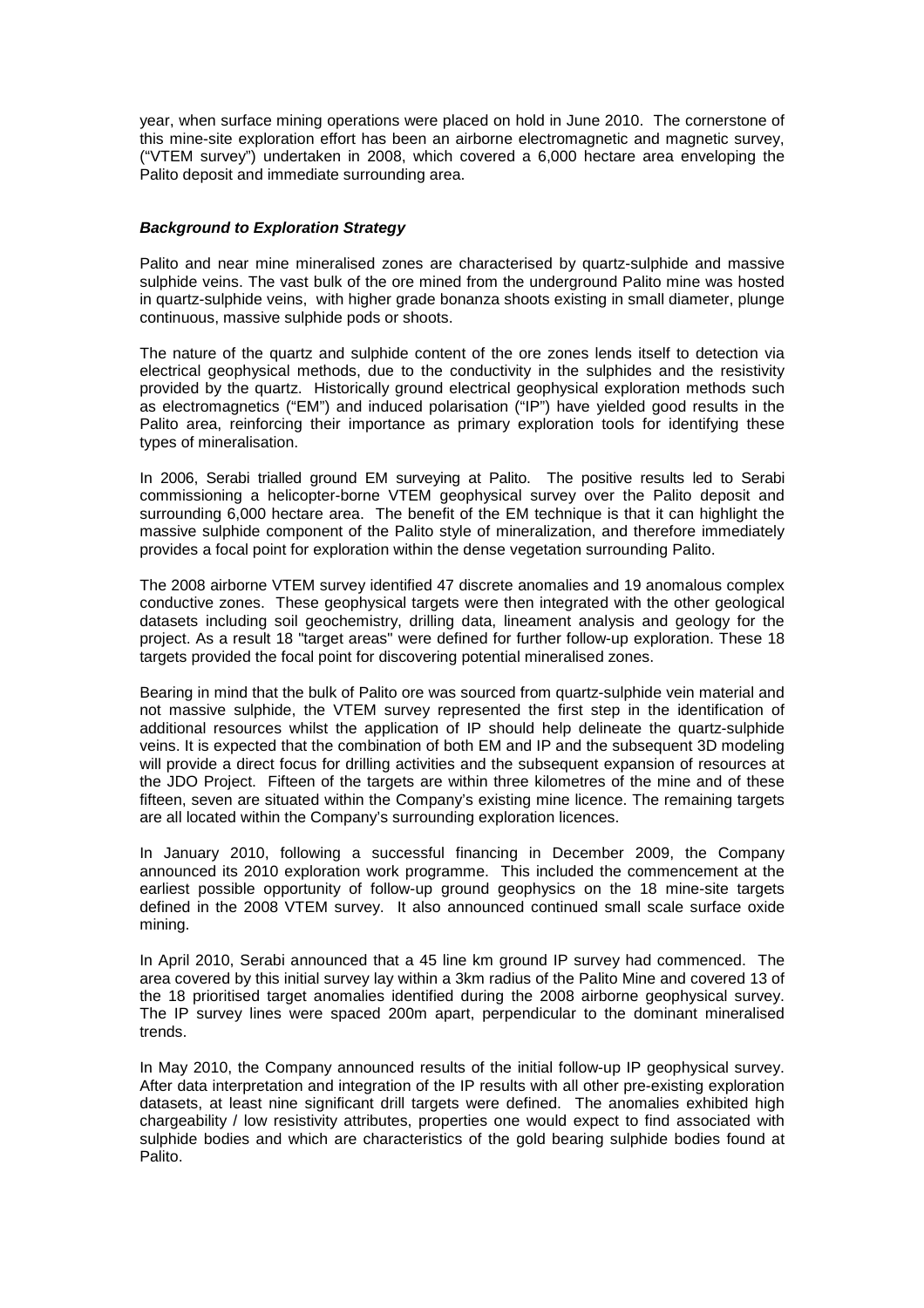In October 2010, Serabi announced a preferred diamond drilling contractor had been secured and that a 7,500m discovery drill programme to test the nine drill ready targets would commence before year end. The Company had originally planned to commence this work in July 2010 and it was unfortunate that a fine and temporary suspension of operational activities was placed upon Serabi Mineracao SA by the Federal Environmental Agency, Instituto Brasilero do Meio Ambiente (IBAMA) in June, thus restricting exploration activity. Both the fine and suspension were appealed against successfully.

In November 2010, the Company announced a further 8,000 hectares of VTEM to be flown over some of the Jardim do Ouro exploration tenements, with a total of 1,170 line kilometres to be flown.

In December 2010, Serabi announced the filing of an updated NI 43-101 compliant Technical Report for the Palito Gold Mine and surrounding area. The resource estimate was completed by NCL Brasil Ltda and reported a total Measured and Indicated resource of 224,272 gold equivalent ounces, with a further 443,956 Inferred gold equivalent ounces. The report was commissioned in anticipation of the Company's previously announced intention to make a listing application to a Canadian stock exchange.

# **Outlook:**

Serabi's short term strategy at the JDO Project (phase 1) to be followed over the period January 2011 to September 2011 will continue to focus on 'head-frame' exploration with the objective of discovering more Palito style deposits. In detail this will include:

- Completion of the 7,500m discovery drilling programme over 9 high priority targets within 3km of the plant,
- Follow-up ground geophysics on the remaining 5 VTEM geophysical anomalies with the objective of generating further drill targets,
- Conducting airborne geophysical VTEM surveys over further areas of the JDO Project exploration tenements (8,000 Ha completed in January 2011),
- Commencing a thorough mine-site deep geochemistry Trenching/Auger program, and
- The underground mine will remain on care & maintenance over this period.

This initial phase 1 of the exploration budget is estimated to be in the region of US\$7.6 million and will aim to investigate the mine-site targets as well as the immediate surrounding tenements (within 20km of the operation). It is detailed as follows:

| Activity                                                              | <b>USD</b> |
|-----------------------------------------------------------------------|------------|
| Discovery drilling programme (7,500 metres) – Palito Mine             | 1,909,091  |
| Ground IP over untested geophysical anomalies - Palito Mine           | 209,091    |
| Geochemistry and surface exploration programmes - Palito Mine         | 763.636    |
| VTEM Survey - wider JDO tenements                                     | 296.970    |
| Geochemistry and surface exploration programmes – wider JDO tenements | 72,727     |
| Capital purchases                                                     | 424.741    |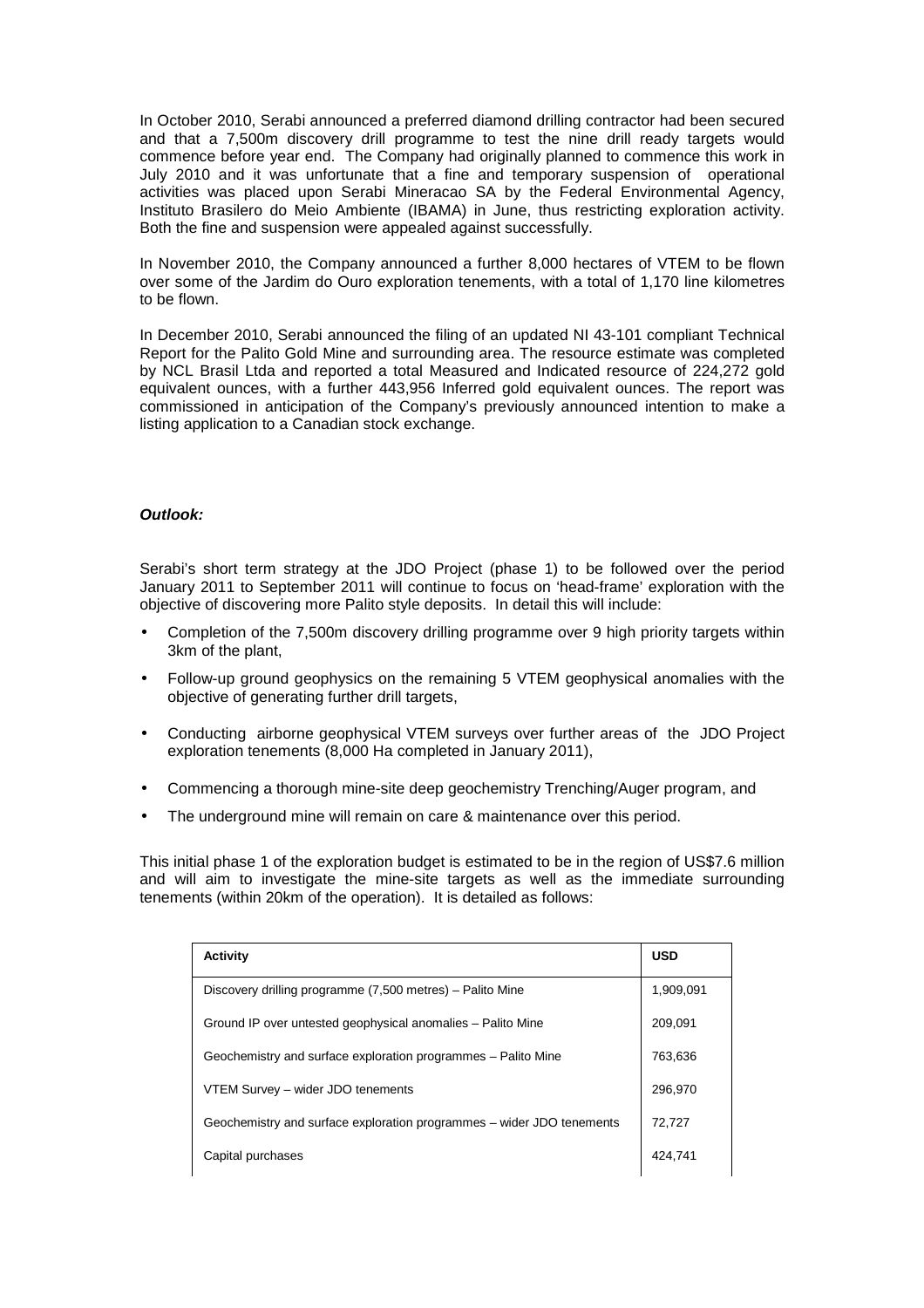| Land rentals and taxes           | 337,212   |
|----------------------------------|-----------|
| Brazil exploration staff costs   | 1,373,485 |
| Exploration support expenditures | 2,243,410 |
| <b>TOTAL EXPLORATION BUDGET</b>  | 7,630,363 |

In the medium term (Q4 2011 and onwards) the Company's objectives will be to:

• Follow up mine-site discoveries with resource drilling,

• Replicate the 'Palito Discovery Model' within the 55,000 ha of contiguous concessions that envelope the Palito deposit and thus create a pipeline of further targets,

- Undertake further follow-up ground geophysics, geochemistry and drilling to expand the potential of the Company's JDO Project exploration tenements, and
- Seek JV partners/buyers with respect to the non-core assets

# **Selected Annual Information**

The data included in the selected annual information table below is taken from the Company's annual audited financial statements which were prepared in accordance with International Financial Reporting Standards in force at the reporting date and their interpretations issued by the International Accounting Standards Board ("IASB") and adopted for use within the European Union (IFRS) and with IFRS and their interpretations adopted by the IASB. The consolidated financial statements have also been prepared in accordance with those parts of the Companies Act 2006 applicable to companies reporting under IFRS.

|                                | 2010         | 2009         | 2008           |
|--------------------------------|--------------|--------------|----------------|
|                                | US\$         | US\$         | US\$           |
| Revenues                       | 1,229,551    | 5,512,804    | 16,523,577     |
| Net loss                       | (5,980,011)  | (9,990,502)  | (10, 973, 655) |
| Net loss per share (basic and  |              |              |                |
| diluted)                       | (15.21)cents | (61.55)cents | (78.3)cents    |
| Total current assets           | 11,174,647   | 7,030,342    | 4,864,694      |
| Development<br>deferred<br>and |              |              |                |
| exploration costs              | 9,797,406    | 6,880,038    | 5,351,921      |
| Property plant and equipment   | 33,951,140   | 35,327,788   | 31,620,364     |
| <b>Total assets</b>            | 54,923,193   | 49,238,168   | 43,589,495     |
| <b>Total liabilities</b>       | 10,571,375   | 6,033,451    | 5,324,953      |
| Equity shareholders funds      | 44,351,818   | 43,204,717   | 38,264,542     |

# **Results of Operations**

Financial Year ended 31 December 2010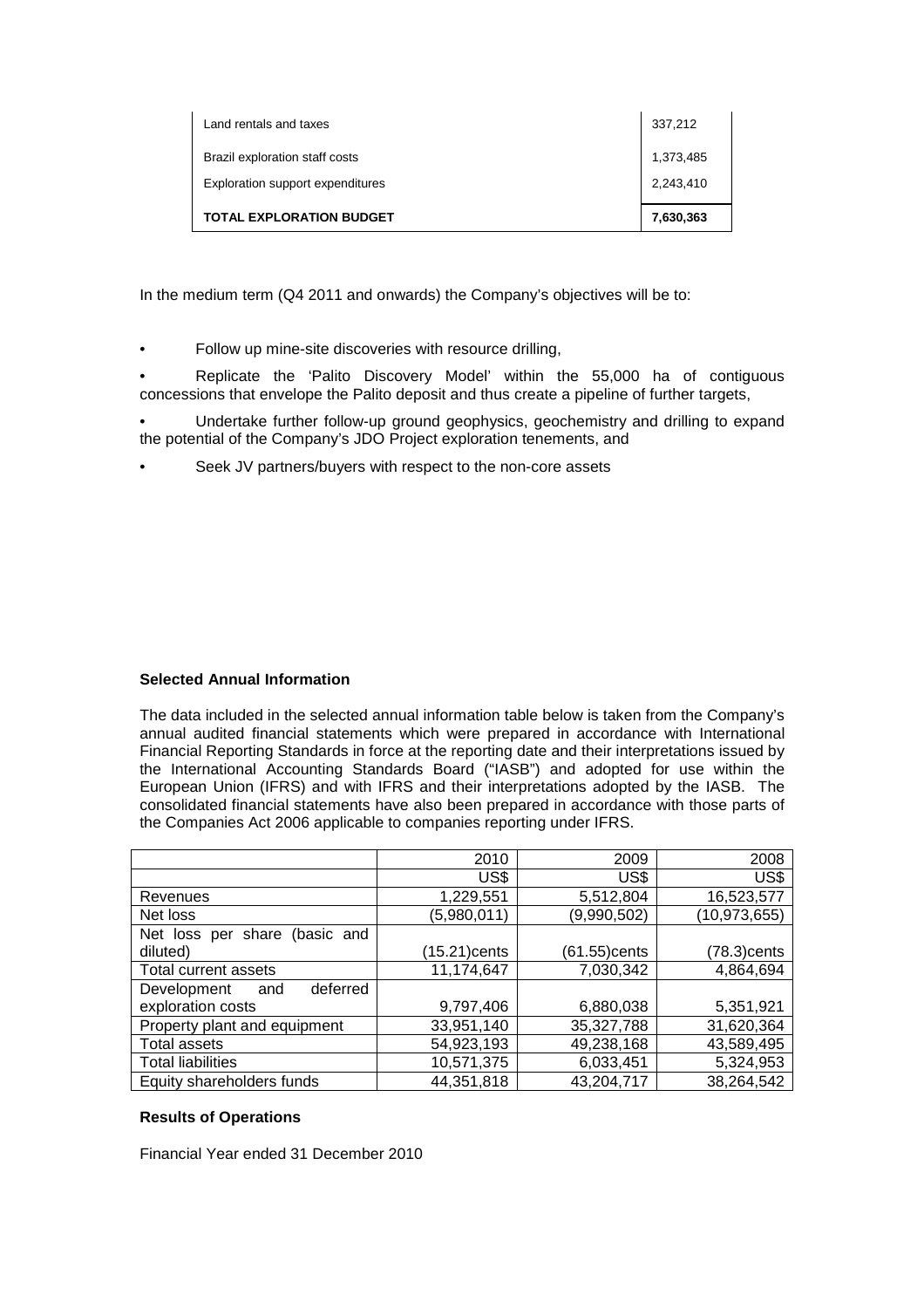For the year ended 31 December 2010 the Company recorded a net loss of US\$5,980,011 (US\$0.1521 per share) compared to a net loss of US\$9,990,502 (US\$0.6155 per share) for the comparative period last year. The decrease in the loss in part reflects that no impairment provision was taken in the current year (2009: US\$4,343,048), there were no write-offs in respect of past exploration activities (2009: US\$495,138) and no requirement to increase the provision for rehabilitation on mine closure (2009: US\$346,000). The combination of these effects contributed to a year on year reduction in expenses of US\$5,184,146. However, there were increases in the gross loss from operations of US\$944,997 and an increase in administration costs of US\$414,975 and therefore the overall improvement in the net loss was US\$4,010,491.

The increase in the gross loss from operations is primarily a reflection of production being subject to a suspension during June and not recommencing thereafter and therefore revenue was generated for only the first sixth months of the year. There was an initial loss recorded for the first six months of the year of US\$345,387, and whilst there was no subsequent production, costs continued to be incurred and expensed in respect of maintenance and refurbishment activities during this second six month period. It has been increasingly difficult to identify further adequate surface resources to justify continuous oxide mining operations and ore processing in the future will only be undertaken on a campaign basis, running the plant when adequate ore stocks are available. Therefore, whilst the plant will continue to be maintained in a state of readiness, the workforce has been reconfigured to be a more versatile team that can be deployed for exploration, mining and processing as required.

The increase in administration costs reflects a tax credit received in Brazil in 2009, amounting to US\$563,000. Excluding the effects of this credit, administration costs were reduced by US\$148,000.

# **Fourth quarter**

For the three month period ended 31 December 2010, the Company recorded a net loss of US\$2,005,738 (US\$0.0448 per share) compared to a net loss of \$2,552,618 (\$0.1119 per share for the comparative period of 2009). Whilst the gross losses recorded from operations were comparable (2010: US\$453,614, 2009: US\$467,073) in reality as there was no mining activity during the fourth quarter of 2010, it is not possible to make any direct comparison with the corresponding period of 2009. The costs incurred in the fourth quarter of 2010 are those attributed to ongoing general maintenance and upkeep expenditures related to the Palito Mine whilst plant and equipment is refurbished and placed in a state of readiness for any future recommencement of operations.

Administration costs increased compared with the preceding quarter as a result of an increase in Brazilian labour claim settlements in the quarter of US\$373,000. With large numbers of staff made redundant at the end of 2008, the last quarter of 2010 was effectively the cut-off date for former staff to file claims under prevailing legislation.

In other respects the operating results for the period are in line with expectations and with prior periods of 2010 and the corresponding period in 2009. The results of each quarter are affected by the translation of the results from the activities of the Brazilian subsidiary and the exchange rates used for each reporting period. Overall the Brazilian Real has strengthened during the year which has a negative impact on costs reported in US dollars. At 30 June 2010 the rate was BrR\$1.8015 to US\$1, at 30 September 2010, BrR\$1.6942 to US\$1 and at 31 December 2010, BrR\$1.6662 to US\$1. At 31 December 2009 the rate was BrR\$1.7412 to US\$1.

# **Summary of quarterly results**

As the Company only became a reporting issuer in March 2011 and did not previously prepare quarterly financial statements it is not required to provide a summary by quarter for the last two financial years. The following summary information is derived from the existing available public financial information released by the Company.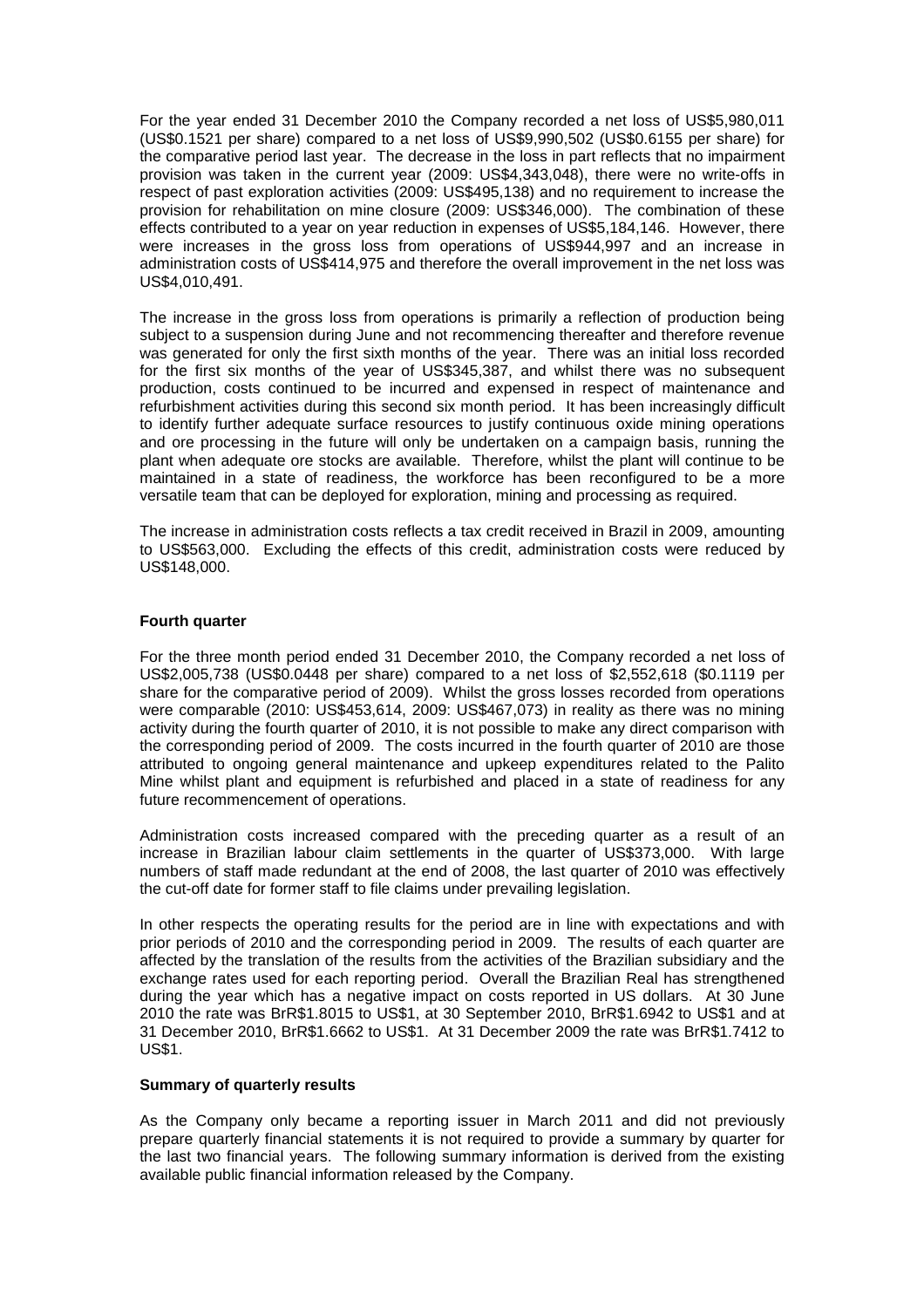|                               | Six months ended | Quarter ended  | Quarter ended  |
|-------------------------------|------------------|----------------|----------------|
|                               | 30 June          | 30 September   | 31 December    |
|                               | 2010             | 2010           | 2010           |
|                               |                  |                |                |
| Revenues                      | 1,148,999        | 22,909         | 57,643         |
| Operating expenses            | (1,494,386)      | (411,103)      | (511,257)      |
| Gross loss                    | (345, 387)       | (388, 194)     | (453, 614)     |
| Administration expenses       | (842, 391)       | (561, 015)     | (863, 506)     |
| Option costs                  | (50, 204)        | (25, 103)      | (28, 569)      |
| Write-off of past exploration |                  |                |                |
| expenditures                  |                  |                |                |
| Increase in rehabilitation    |                  |                |                |
| provision                     |                  |                |                |
| Loss on asset disposals       | (4,694)          | (111, 106)     | (8,379)        |
| Impairment                    |                  |                |                |
| Depreciation of plant and     |                  |                |                |
| equipment                     | (1,017,458)      | (497,439)      | (597,548)      |
| Operating loss                | (2, 260, 134)    | (1,582,857)    | (1,951,616)    |
| Exchange                      | (272, 573)       | 241,092        | 4,085          |
| Finance costs                 | (55,476)         | (44,325)       | (58,207)       |
| Loss before taxation          | (2,588,183)      | (1,386,090)    | (2,005,738)    |
| Loss per ordinary share       |                  |                |                |
| (basic and diluted)           | $(7.66)$ cents   | $(3.10)$ cents | $(4.48)$ cents |

|                               | Six months ended<br>30 June | Quarter ended<br>30 September | Quarter ended<br>31 December |
|-------------------------------|-----------------------------|-------------------------------|------------------------------|
|                               | 2009                        | 2009                          | 2009                         |
|                               | \$                          |                               |                              |
| Revenues                      | 3,601,349                   | 1,191,571                     | 719,884                      |
| Operating expenses            | (3,061,975)                 | (1,506,070)                   | (1, 186, 957)                |
| Gross loss                    | (539, 374)                  | (314, 499)                    | (467,073)                    |
| Administration expenses       | (1, 178, 935)               | (192, 978)                    | (480, 024)                   |
| Option costs                  | (40, 161)                   | (20, 013)                     | (86, 864)                    |
| Write-off of past exploration |                             |                               |                              |
| expenditures                  |                             | (476, 967)                    | (18, 171)                    |
| Increase in rehabilitation    |                             |                               |                              |
| provision                     |                             | (346,000)                     |                              |
| Loss on asset disposals       | (209, 661)                  | 33,442                        | (5,018)                      |
| Impairment                    | (2,422,737)                 | (1, 159, 596)                 | (760, 715)                   |
| Depreciation of plant and     |                             |                               |                              |
| equipment                     | (1, 126, 106)               | (499,788)                     | (531,132)                    |
| Operating loss                | (4, 438, 226)               | (2,976,399)                   | (2,348,997)                  |
| Exchange                      | 93,755                      | 73,060                        | (181, 348)                   |
| Finance costs                 | (157, 455)                  | (32,619)                      | (22,273)                     |
| Loss before taxation          | (4,501,926)                 | (2,935,958)                   | (2,552,618)                  |
| Loss per ordinary share       |                             |                               |                              |
| (basic and diluted)           | (32.12) cents               | (20.95) cents                 | $(11.19)$ cents              |
|                               |                             |                               |                              |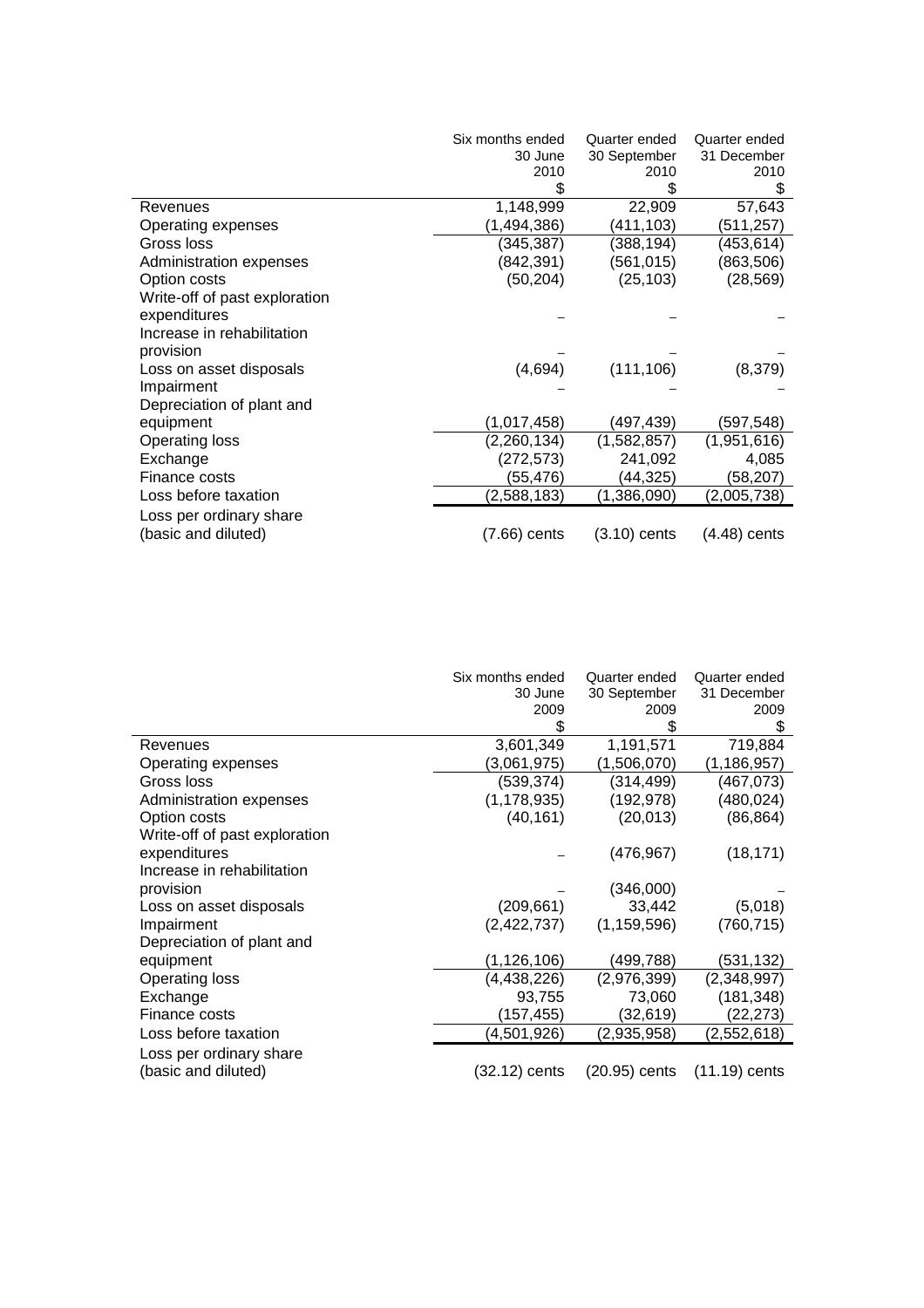## **Liquidity and Capital Resources**

The Company had a working capital position of US\$2,793,046 at 31 December 2010 compared to US\$2,656,862 at 31 December 2009. The working capital position includes cash and cash equivalents of US\$8,598,755 (2009: US\$4,081,882). The Company does not have any asset backed commercial paper investments. The working capital position is adversely affected by the accounting treatment of the net proceeds of the Special Warrant issue that was completed by the Company on 2 December 2010. In accordance with International Accounting Standard 32 ("IAS 32") it is required that these net proceeds be reflected as a current liability of the Company as at the balance sheet date of US\$5,059,995. Following the balance sheet date the liquidity conditions relating to these Special Warrants were satisfied and with effect from the balance sheet of the Company as at 31 March 2011, this value will form part of the Equity component of the Company's balance sheet. Excluding this value from the current liabilities, the working capital position at 31 December 2010 would have been US\$7,853,041.

During the year ended 31 December 2010, the Company issued a total of 12,000,000 Ordinary Shares for net cash proceeds of US\$5,389,061, following the subscription for shares by Eldorado Gold Corporation ("Eldorado") as a result of which Eldorado acquired at that time a 26.8% interest in the Company.

On 2 December the Company also completed a placement of Special Warrants raising gross cash proceeds of US\$5,059,995. Each Special Warrant comprises a Unit which in turn consists of one Ordinary Share and one half of a Warrant whereby each whole warrant entitles the holder to subscribe for one Ordinary Share at a price of C\$0.75 at any time before 2 December 2012. The Special Warrants will convert automatically and without any further action on the part of the holder on the earlier of the Company meeting the liquidity conditions attaching to the Special Warrants or 2 April 2011 ("the Liquidity Deadline"). The liquidity conditions are (i) the issuance of a receipt by each of the securities commissions or comparable regulatory authorities in each of the provinces and territories of Canada in which a final prospectus of the Company will be filed to qualify the distribution of the Ordinary Shares and Warrants on exercise of the Special Warrants; and (ii) the Company obtaining a listing of the Ordinary Shares on the TSX or TSXV. The liquidity conditions were met on 30 March 2011 when the Company completed an IPO in Canada and the Ordinary Shares commenced trading on the TSX.

The Company has during the year ended on 31 December 2010, paid US\$2,481,665 on mineral property exploration, US\$7,225 on asset purchases and used US\$3,937,133 on operating activities. Further details of the exploration activity conducted during the year are set out in the section **Background to Exploration Strategy** elsewhere in this MD&A.

On 31 December 2010, the Company's total assets amounted to US\$54,923,193, which compares to the US\$49,238,168 recorded in 31 December 2009. Total assets are mostly comprised of property, plant and equipment, which as at 31 December 2010 totalled US\$33,951,141 (December 2009: US\$35,327,788), and deferred exploration and development cost which as at 31 December 2010 totalled US\$9,797,406 (December 2009: US\$6,880,038), of which US\$8,296,965 relates to capitalized exploration expenditures at, or in close proximity to, the Palito Mine. The Company's total assets also included cash holdings of US\$8,598,755 (December 2009: US\$4,081,882).

Receivables of US\$96,143 as at 31 December 2010 have decreased by US\$179,395 compared to the prior year's receivables balance of US\$275,538. The receivables as of 31 December 2010 are primarily deposits paid by the Company. Prepayments as of 31 December 2010 were US\$1,061,945 compared with US\$1,413,158 as at 31 December 2009, a reduction of US\$351,213. The prepayments primarily represent prepaid taxes in Brazil of US\$950,913 of which the majority is federal and state sales taxes which the Group expects to recover either through offset against other federal tax liabilities or through recovery directly.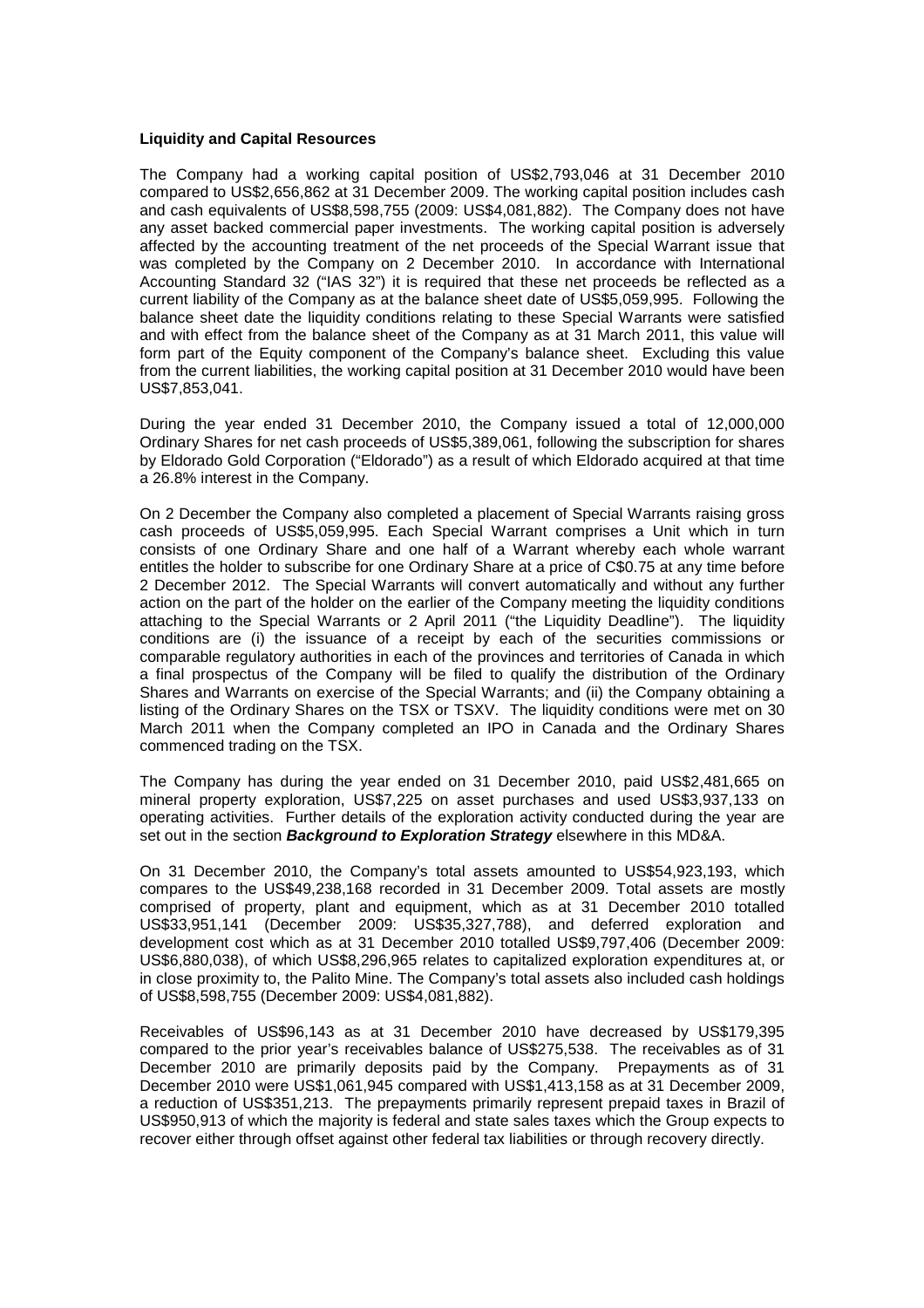The Company's total liabilities at December 31, 2010 of US\$10,571,375 (December 2009: US\$6,033,451) included accounts payable to suppliers and other accrued liabilities of US\$3,935,912 (December 2009: US\$4,361,854) and in accordance with IAS32 a liability of \$5,059,995 (2009: nil) in respect of the net proceeds of the Special Warrants as detailed earlier. The total liabilities include US\$249,176 including accrued interest (December 2009: US\$216,898) attributable to the £300,000 loan from a related party, which has a repayment date of 31 October 2014 subject to the right of the holder at any time, on one or more occasions, on or before the repayment date, to convert any of the outstanding amounts owed by the Company to Ordinary Shares at a price of 15 pence per Ordinary Share. It also includes the amount of US\$1,383,571 (December 2009: US\$1,374,200) in respect of provisions including US\$1,055,000 (December 2009: US\$1,055,000) for the cost of remediation of the current Palito Mine site at the conclusion of operational activity.

Management believes that the Company has adequate working capital to undertake all of its currently planned exploration and development programmes for the remainder of 2011 in relation to the Company's existing mineral properties and to cover administrative expenses for the same fiscal year.

## Contractual Commitments

In December 2010, the Company engaged Energold Perfurações Ltda ("Energold") to undertake a diamond drilling programme at its Palito Mine project. The minimum contractually committed amount to be paid to Energold is approximately \$600,000 during 2011.

In December 2010, the Company engaged Geotech Aerolevantamento SA to undertake an airborne VTEM survey over 8,000 within the Company's Jardim do Ouro tenement holdings. The survey was flown and completed in January 2011 and whilst certain payments were made during 2010, there remains a further BrR\$174,000 to be paid under the contract during 2011. The Company separately contracted with another entity to provide the helicopter required to fly this survey.

The Company has operating leases in respect of office premises in London and Belo Horizonte and also in respect of certain computer equipment.

The Group holds certain exploration prospects which require the Company to make certain payments under rental or purchase arrangements allowing the Company to retain the right to access and undertake exploration on these properties. Failure to meet these obligations could result in forfeiture of any affected prospects. Management estimates that the cost over the next twelve months of fulfilling the current contracted commitments on all the properties in which the Group has an interest will be US\$254,313.

On 9 November 2009 (as further detailed in note 16 of the Company's financial statements) the Company entered into a Convertible Loan Stock agreement with Greenwood Investments Limited ("Greenwood") whereby Greenwood made available to the Company a loan of UK£300,000 repayable on 31 October 2014. Greenwood has the right at any time, on one or more occasions, on or before the repayment date to convert any of the outstanding amounts owed by the company to Ordinary Shares at a price of 15 pence per share. The loan was drawn down on 14 December 2009 and interest will accrue at the rate of 1 percent per annum and is compounded.

|                                  | Payments due by period |         |           |           |         |  |
|----------------------------------|------------------------|---------|-----------|-----------|---------|--|
| <b>Contractual Obligations</b>   | Total                  | Less    | 1-3 years | 4-5 years | After 5 |  |
|                                  |                        | than 1  |           |           | vears   |  |
|                                  |                        | vear    |           |           |         |  |
|                                  |                        |         |           |           | \$      |  |
| Long term debt                   | 249,176                |         |           | 249.176   |         |  |
| <b>Capital Lease Obligations</b> |                        |         |           |           |         |  |
| <b>Operating Leases</b>          | 204.321                | 112.887 | 91,434    |           |         |  |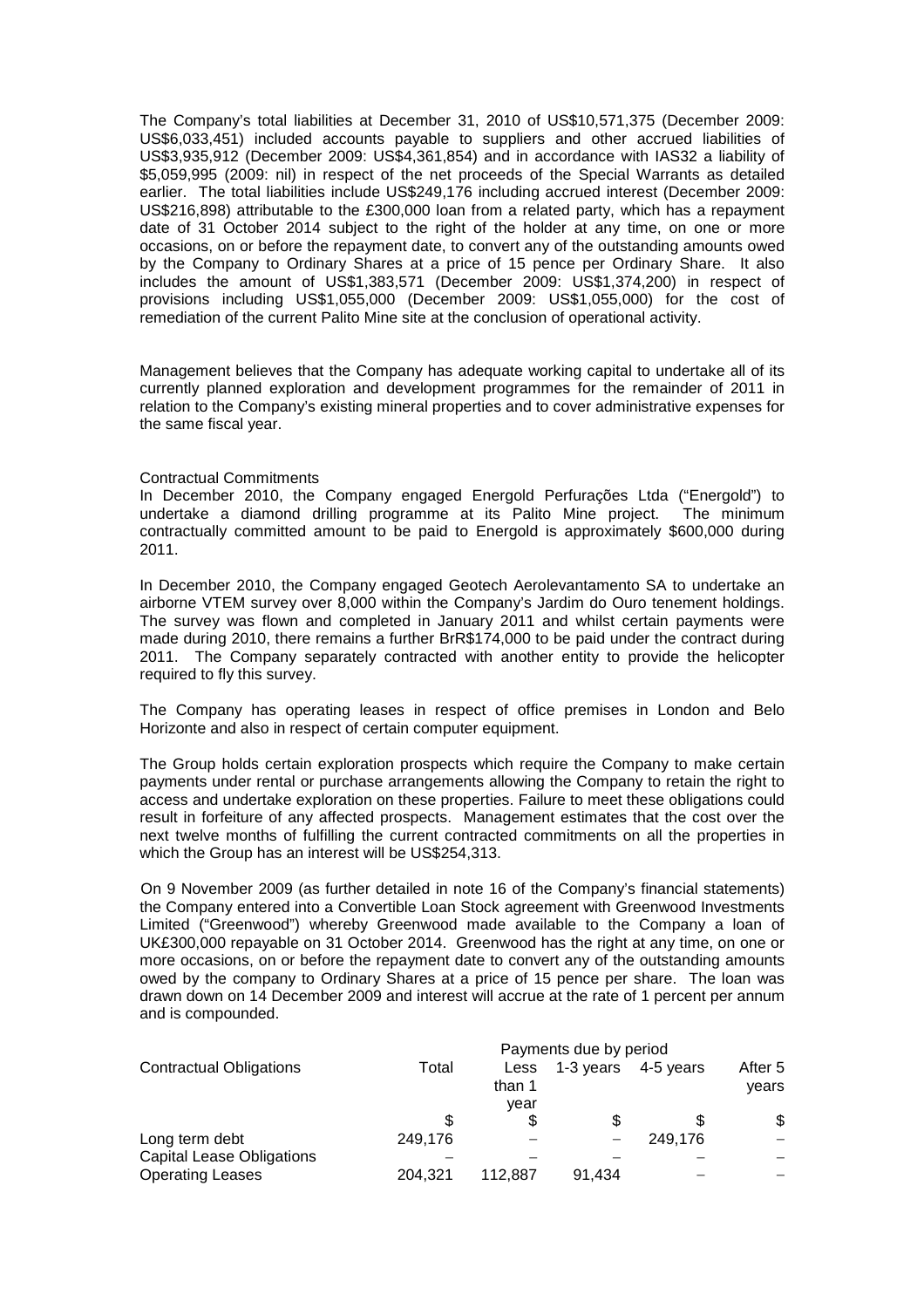| Purchase Obligations                 | 704.429   | 704.429 |                          | -       |  |
|--------------------------------------|-----------|---------|--------------------------|---------|--|
| Other Long Term Obligations          | -         |         | $\overline{\phantom{a}}$ | -       |  |
| <b>Total Contractual Obligations</b> | 1.157.926 | 817.316 | 91.434                   | 249.176 |  |

# **Transactions with related parties of the Company**

The Company paid UK£1,000 per month to a company controlled by one of its directors in respect of fees receivable by that director for the provision of his services to the Company.

# **Financial and Other Instruments**

The Group's and the Company's financial assets at 31 December 2010 which comprise trade and other receivables and cash, and in the case of the Company include amounts due from subsidiaries, are classified as loans and receivables. All of the Group's and Company's financial liabilities which comprise trade and other payables, accruals and interest bearing liabilities, are classified as liabilities measured at amortised cost.

The Group and the Company have not entered into any derivative transactions and it is not currently the Group's policy to undertake trading in financial instruments.

The main financial risks arising from the Group's activities remain unchanged from the previous financial year namely commodity prices, currency, liquidity, credit and interest rates. The Board reviews and agrees policies for managing each of these risks and these are summarised below:

#### **Commodity price risk**

By the nature of its activities and whilst the Group may only currently be producing very limited revenue, the Group and the Company are potentially exposed to fluctuations in commodity prices and in particular the price of gold and copper as these could affect its ability to raise further finance in the future, its future revenue levels and the viability of its projects. It is not currently the Group's intention to enter into any arrangements to protect itself from changes in the prices of these commodities. The Group does however closely monitor the prices of these commodities and will consider the use of hedging contracts, where appropriate, in future.

At the end of the financial year and at the end of the financial year ended 31 December 2009, neither the Group nor the Company had any unsold or part-paid production and accordingly the results for the year and the equity position of the Group and of the Company are not affected by any change in commodity prices subsequent to the end of the year.

# **Interest rate risk**

The Group and Company currently finances its operations through equity financing and has a convertible loan of £300,000 which bears interest at the rate of 1% per annum compounded and has a repayment date of October 2014.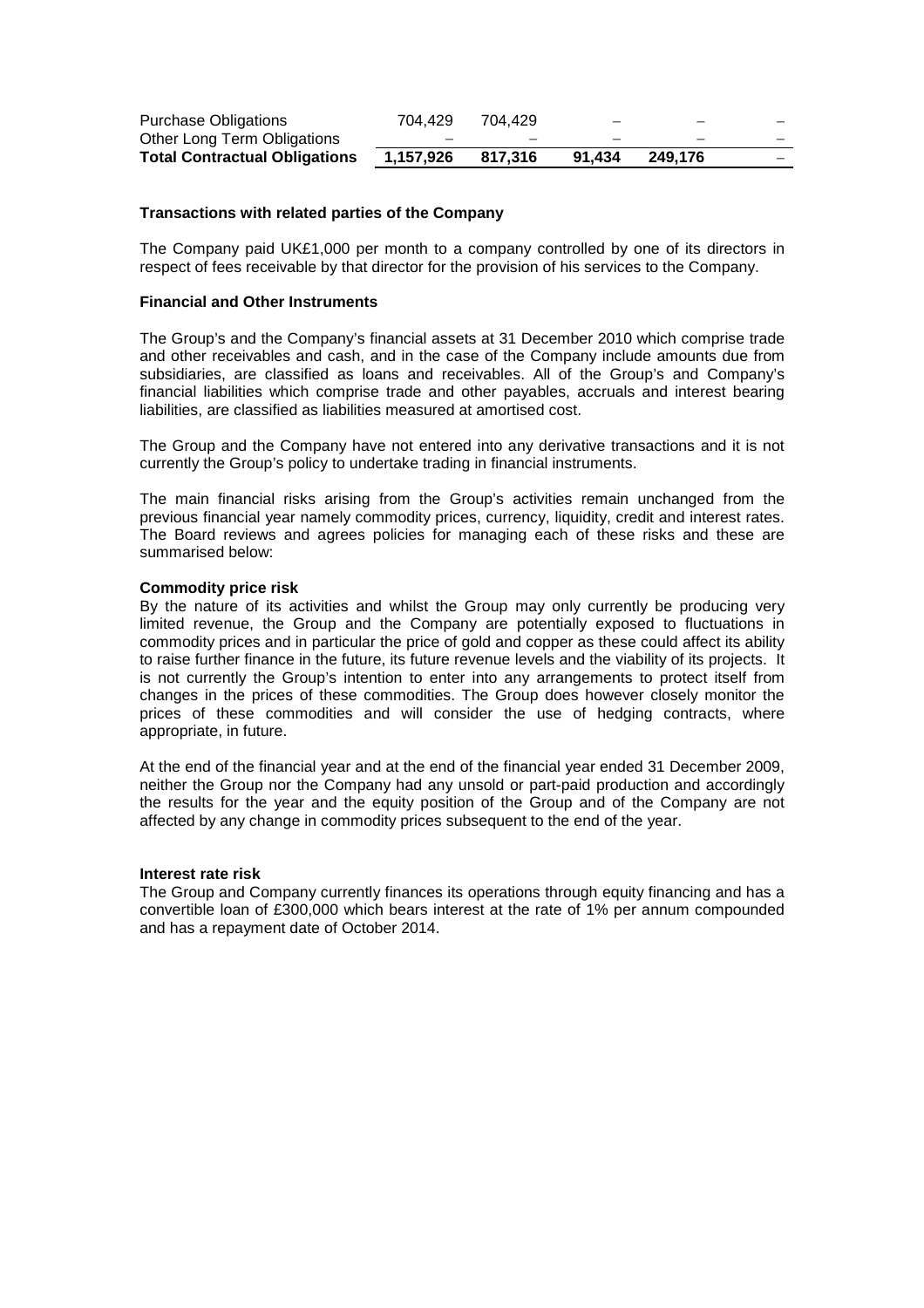| Group                           |                                       |                         |           |                     |                           |           |
|---------------------------------|---------------------------------------|-------------------------|-----------|---------------------|---------------------------|-----------|
|                                 | Weighted                              |                         |           |                     | Fixed interest maturity   |           |
|                                 | average<br>effective<br>interest rate | Non-interest<br>bearing | Floating  | One year<br>or less | Over one to<br>five years | Total     |
| 2010                            | $\%$                                  | S                       |           | \$                  | Ж                         | S         |
| <b>Financial assets</b>         |                                       |                         |           |                     |                           |           |
| Cash                            | 0.63%                                 |                         | 8,598,755 |                     |                           | 8,598,755 |
| <b>Receivables</b>              |                                       | 96.143                  |           |                     |                           | 96,143    |
| Total                           |                                       | 96,143                  | 8,598,755 |                     |                           | 8,694,898 |
| <b>Financial liabilities</b>    |                                       |                         |           |                     |                           |           |
| Payables and<br>accruals        |                                       | 3,873,633               |           |                     |                           | 3,873,633 |
| <b>Special Warrants</b>         |                                       | 5,059,995               |           |                     |                           | 5,059,995 |
| Interest bearing<br>liabilities | 14.41%                                |                         |           |                     | 249.176                   | 249.176   |
| Total                           |                                       | 8,933,628               |           |                     | 249.176                   | 9,182,804 |

|                                                          | Weighted                                      |                         |           |                           | <b>Fixed interest maturity</b> |             |
|----------------------------------------------------------|-----------------------------------------------|-------------------------|-----------|---------------------------|--------------------------------|-------------|
| 2009                                                     | average<br>effective<br>interest rate<br>$\%$ | Non-interest<br>bearing | Floating  | One year<br>or less<br>\$ | Over one to<br>five years<br>J | Total<br>\$ |
| <b>Financial assets</b>                                  |                                               |                         |           |                           |                                |             |
| Cash                                                     | 0.16%                                         |                         | 4,081,882 |                           |                                | 4, 081, 882 |
| Receivables                                              |                                               | 275,538                 |           |                           |                                | 275,538     |
| Total                                                    |                                               | 275,538                 | 4,081,882 |                           |                                | 4,357,420   |
| <b>Financial liabilities</b><br>Payables and<br>accruals |                                               | 4,361,854               |           |                           |                                | 4,361,854   |
| Interest bearing<br>liabilities                          | 5.95%                                         |                         |           | 80.499                    | 216.898                        | 297,397     |
| Total                                                    |                                               | 4,361,854               |           | 80.499                    | 216.898                        | 4.659.251   |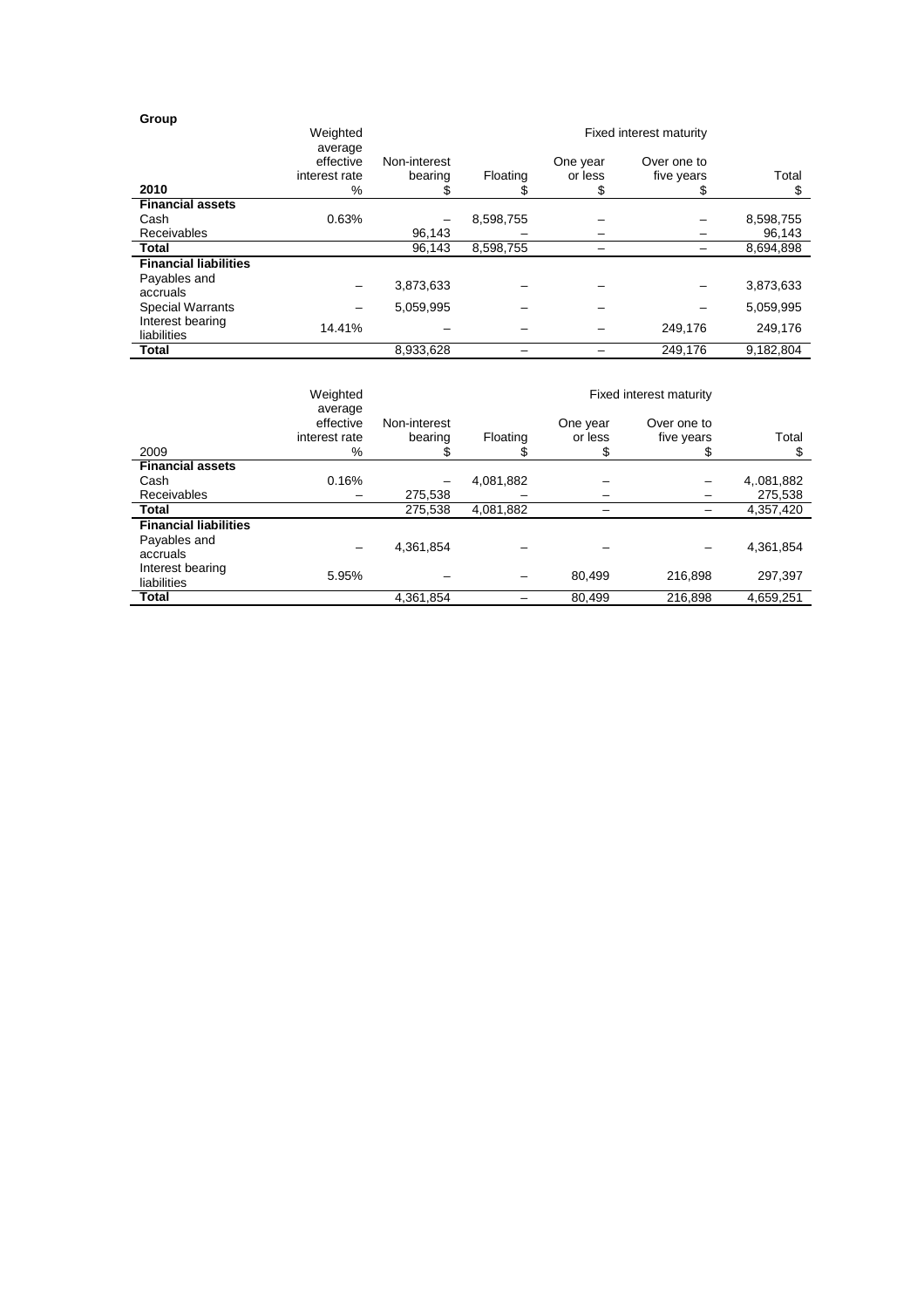|                                                        | Weighted<br>average effective<br>interest rate | Non-interest<br>bearing | Floating  | One year<br>or less | Fixed interest maturity<br>Over one to<br>five years | Total      |
|--------------------------------------------------------|------------------------------------------------|-------------------------|-----------|---------------------|------------------------------------------------------|------------|
| 2010                                                   | %                                              | \$                      | S         | \$                  | \$                                                   | \$         |
| <b>Financial assets</b>                                |                                                |                         |           |                     |                                                      |            |
| Cash                                                   | 0.63%                                          |                         | 8,032,125 |                     |                                                      | 8,032,125  |
| Receivables                                            |                                                | 25,228,810              |           |                     |                                                      | 25,228,810 |
| <b>Total</b>                                           |                                                | 25,228,810              | 8,032,125 |                     |                                                      | 33,260,935 |
| <b>Financial</b><br><b>liabilities</b><br>Payables and |                                                |                         |           |                     |                                                      |            |
| accruals                                               |                                                | 728,849                 |           |                     |                                                      | 728,849    |
| <b>Special Warrants</b>                                |                                                | 5,059,995               |           |                     |                                                      | 5,059,995  |
| Interest bearing<br>liabilities                        | 17.74%                                         |                         |           |                     | 249,176                                              | 249,176    |
| <b>Total</b>                                           |                                                | 5,788,844               |           |                     | 249,176                                              | 6,038,020  |
|                                                        |                                                |                         |           |                     |                                                      |            |
|                                                        | Weighted                                       |                         |           |                     | Fixed interest maturity                              |            |
|                                                        |                                                |                         |           |                     |                                                      |            |
|                                                        | average effective                              | Non-interest            |           | One year            | Over one to                                          |            |
|                                                        | interest rate                                  | bearing                 | Floating  | or less             | five years                                           | Total      |
| 2009                                                   | %                                              |                         |           | \$                  | \$                                                   | \$         |
| <b>Financial assets</b>                                |                                                |                         |           |                     |                                                      |            |
| Cash                                                   | 0.16%                                          |                         | 4,020,169 |                     |                                                      | 4,020,169  |
| Receivables                                            |                                                | 20,094,453              |           |                     |                                                      | 20,094,453 |
| <b>Total</b>                                           |                                                | 20,094,453              | 4,020,169 |                     |                                                      | 24,114,622 |
| <b>Financial</b><br>liabilities                        |                                                |                         |           |                     |                                                      |            |
| Payables and<br>accruals                               |                                                | 673,969                 |           |                     |                                                      | 673,969    |
| Interest bearing<br>liabilities                        |                                                |                         |           |                     | 216,898                                              | 216,898    |

There is not considered to be any material interest rate risk. The Group's policy is to retain surplus funds as short-term deposits, of up to four weeks duration, at prevailing market rates and to pay trade payables within their credit terms.

The fair value of all financial instruments is approximately equal to book value due to their short-term nature.

# **Liquidity risk**

**Company** 

To date the Group has relied on shareholder funding and in prior years short-term trade finance and fixed rate finance leases to finance its activities. The Group has also drawn down on a convertible loan stock instrument which is repayable in 2014, but otherwise does not have any other borrowing or credit facilities. The Group's objectives when managing its capital are to maintain financial flexibility to achieve its development plans, safeguard its ability to continue to operate as a going concern through management of its costs whilst optimising its access to capital markets by endeavouring to deliver increase in value of the Group for the benefit of shareholders. In establishing its capital requirements the Group will try to take account of the risks inherent in its plans and proposed activities and prevailing market conditions. During 2010 the Group raised new funds through the issue of new shares and the issue of Special Warrants which subject to certain condition are convertible into new shares. Continued development of the Group's projects will be dependent on the ability to attract additional funding, through joint ventures, asset disposals, new equity or debt. There is no guarantee that the Group will be able to secure adequate funding in the future or that the terms of such funding will be acceptable.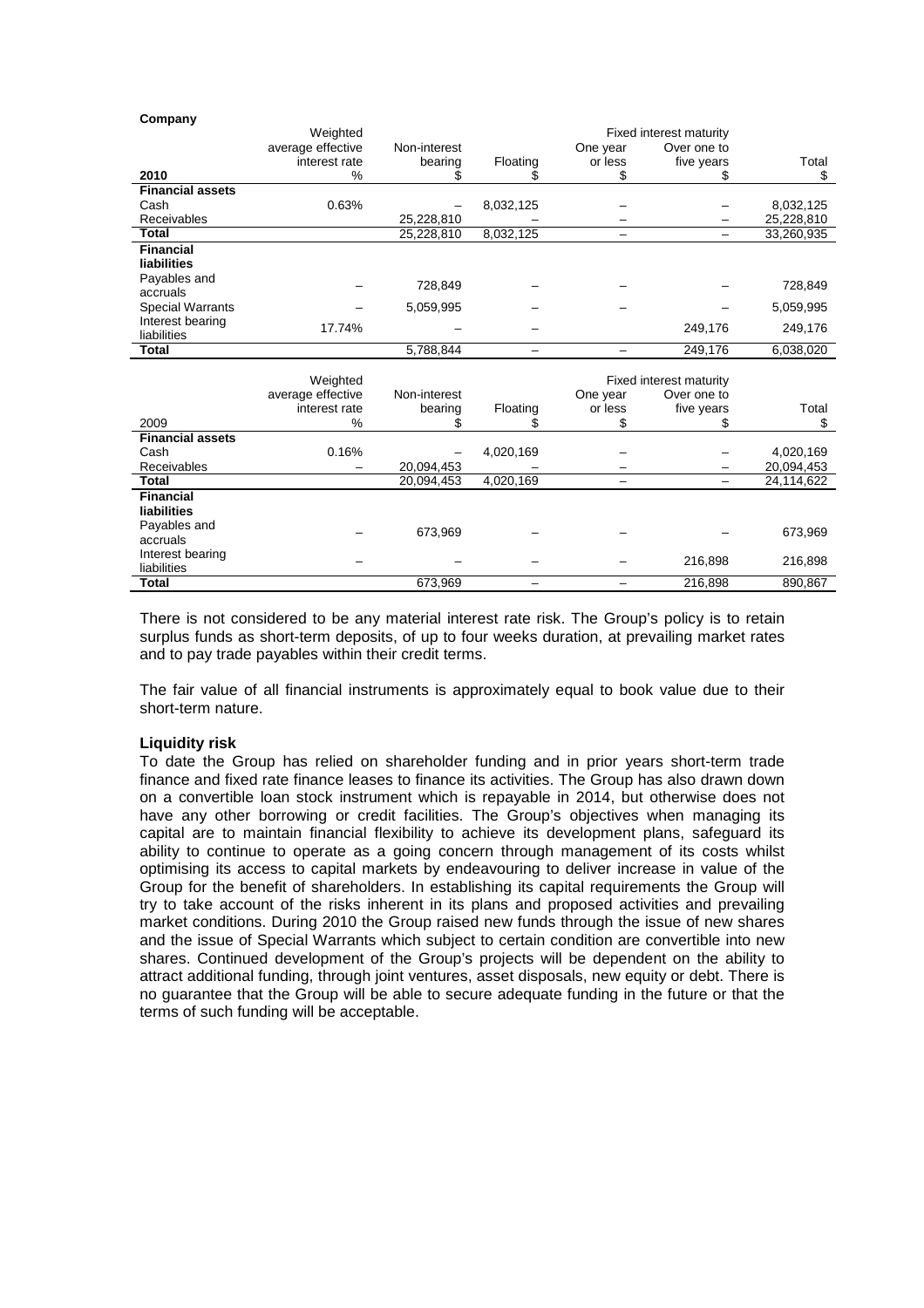The following table sets out the maturity profile of the financial liabilities as of 31 December 2010

|                                                          | 2010             |           | 2009      |         |
|----------------------------------------------------------|------------------|-----------|-----------|---------|
|                                                          | Group<br>Company |           | Group     | Company |
|                                                          |                  |           |           |         |
| Due in less than one month                               | 597.887          | 271.115   | 3.878.822 | 142.437 |
| month<br>Due<br>three<br>between<br>one<br>and<br>months | 5.410.627        | 5.059.995 | 134.194   |         |
| Due between three months and one year                    | 2.373.087        | 457.734   | 360.464   | 531,532 |
|                                                          | 8,381,601        | 5,788,844 | 4,373,480 | 673.969 |

## **Currency risk**

Although the Parent Company is incorporated in the United Kingdom its financial statements and those of the Group are denominated in US Dollars.

Share issues have historically been priced solely in Sterling but the issue of Special Warrants undertaken in December 2010 and the issue of new Ordinary Shares and Warrants on 30 March 2011 were priced in Canadian dollars. The Company expects that future issues of Ordinary Shares may be priced in Sterling or Canadian dollars. Expenditure is primarily in Brazilian Real and also in US Dollars, Sterling, Euros and Australian Dollars..

The table below shows the effect on the Group's operating loss (before interest and other income) and equity of a 10% movement of the Brazilian Real against the US Dollar:

|                                                                  | 2010<br>P&L (Loss on<br>ordinary activities<br>before interest | 2009<br>P&L (Loss on<br>ordinary activities<br>before interest |                            |                 |
|------------------------------------------------------------------|----------------------------------------------------------------|----------------------------------------------------------------|----------------------------|-----------------|
|                                                                  | and other income)<br>\$000                                     | Equity<br>\$000                                                | and other income)<br>\$000 | Equity<br>\$000 |
| 10% strengthening of the Brazilian Real<br>against the US Dollar | (599, 375)                                                     | 4,478,263                                                      | (374, 324)                 | 4,222,160       |
| 10% weakening of the Brazilian Real<br>against the US Dollar     | 283.563                                                        | (3,664,033)                                                    | 306.265                    | (3,454,494)     |

The Company's operating loss and equity has no risk to movements in the Brazilian Real against the US Dollar.

The Group's main subsidiary operates in Brazil with its expenditure being principally in Brazilian Real and its financial statements are maintained in that currency. The Group's policy for dealing with exchange differences is outlined in the statement of Significant Accounting Policies under the heading "Foreign currencies".

The Group does not presently utilise swaps or forward contracts to manage its currency exposures, although such facilities are considered and may be used where appropriate in the future.

The Group seeks to minimise its exposure to currency risk by closely monitoring exchange rates and holding surplus funds in currencies considered most appropriate to their expected future utilisation.

The Group considers book value to equal fair value.

The functional currency of the Group's operations is US Dollars, which is also the reporting currency. The Group's cash holdings at the balance sheet date were held in the following currencies:

|                   | Group       |             |
|-------------------|-------------|-------------|
|                   | 31 December | 31 December |
|                   | 2010        | 2009        |
|                   |             |             |
| US Dollar         | 1,708,548   | 10.648      |
| Canadian Dollar   | 5,238,373   |             |
| Sterling          | 1,634,450   | 4,008,751   |
| Australian Dollar | 3,059       | 3,073       |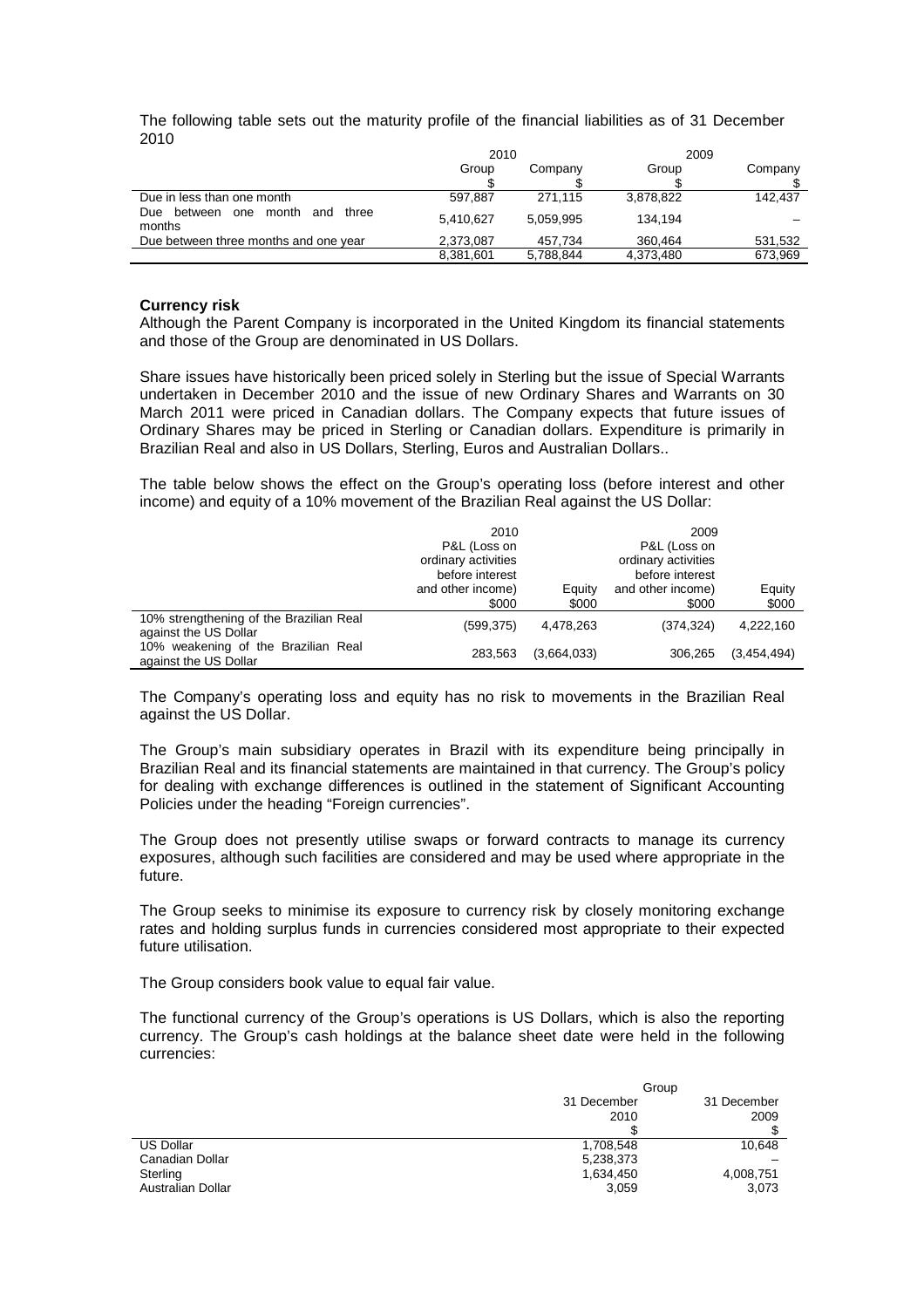| $\cdots$<br>$\overline{\phantom{0}}$<br>Real<br><b>Brazilian</b> | 14.326  | 50           |
|------------------------------------------------------------------|---------|--------------|
| Total                                                            | 598.755 | .882<br>.081 |

The cash is held at floating rates prevailing at the balance sheet date.

## **Credit risk**

The Group's exposure to credit risk is limited to its cash and cash equivalents and trade and other receivables amounting to US\$8,694,898 (2009: US\$4,357,420). It is the Group's policy to only deposit surplus cash with financial institutions that hold good credit ratings and to provide credit in respect of receivables only with parties that themselves have good credit history or otherwise to hold some form of lien pending settlement.

The Company's exposure to credit risk amounted to US\$33,260,935 (2009: US\$24,114,622). Of this amount US\$25,168,521 (net of impairment charge) (2009: US\$ 19,956,521) is due from subsidiary companies.

## **Subsequent Events**

Subsequent to 31 December 2010, the Company:

- a) Issued 26,470 shares to a consultant to the Company in settlement of contracted services
- b) Issued 49,000 Ordinary Shares to each of Mr Michael Hodgson and Mr Clive Line as settlement of a bonus payment.
- c) Issued 1,445,000 stock options to Directors of the Company to acquire Ordinary Shares at an exercise price of 41 pence per option for a period of 10 years under the provisions of the Serabi Mining 2011 Share Option plan.
- d) Issued 500,000 stock options to Employees of the Company to acquire Ordinary Shares at an exercise price of 37 pence per option for a period of 10 years under the provisions of the Serabi Mining 2011 Share Option plan.
- e) Completed an IPO of the Ordinary Shares of the Company on the TSX, and concurrently issued 9,000,000 Ordinary Shares and 4,500,000 share purchase warrants. Each share purchase warrants entitles the holder to acquire one Ordinary Share for \$0.75 for a period ending 2 December 2012. In addition the Company issued 494,800 agents options which warrants entitle the holder to acquire one Ordinary Share for \$0.55 for a period ending 2 December 2012.

#### **Changes in Accounting Policies**

The Company has not adopted any standards or interpretations in advance of the required implementation dates. There has been no significant measurement impact on the consolidated financial statements from new standards or interpretations effective in 2010.

It is not anticipated that the adoption in the future of the new or revised standards or interpretations that have been issued by the International Accounting Standards Board will have a material impact on the Group's earnings or shareholders' funds.

#### **Disclosure of Outstanding Share Data**

The Company has an authorised capital of UK£30,000,000 comprised of 333,735,776 Ordinary Shares of 5 pence each and 140,139,065 Deferred Shares of 9.5 pence each.

The Company had the following Ordinary Shares, Deferred Shares, Stock Options and Warrants outstanding at 30 March 2011.

| <b>Ordinary Shares</b>    | 63.968.529 |
|---------------------------|------------|
| <b>Stock Options</b>      | 4,390,785  |
| <b>Tradeable Warrants</b> | 9.535.000  |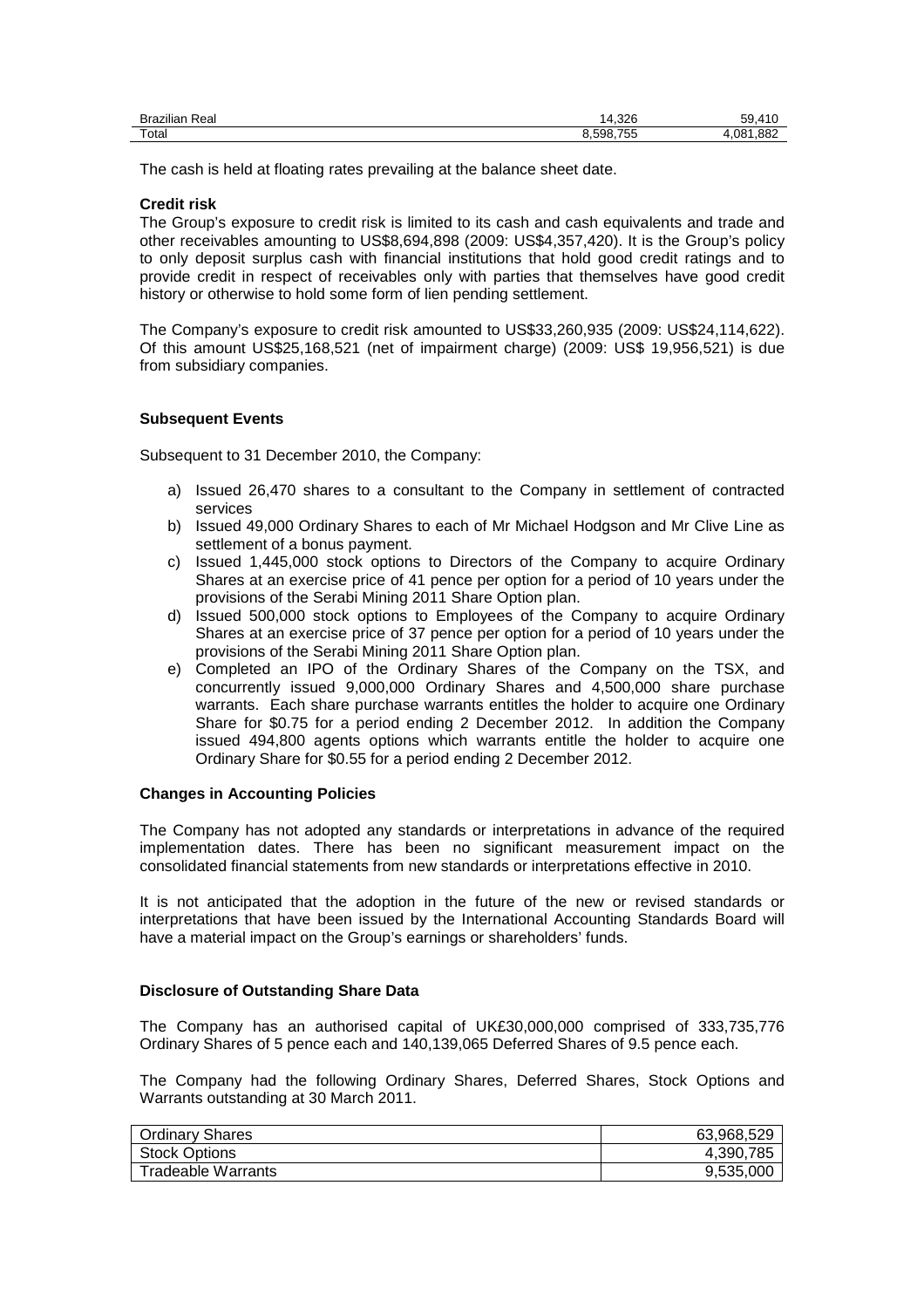| <b>Other Warrants</b>                     | 2,585,400  |
|-------------------------------------------|------------|
| Fully diluted ordinary shares outstanding | 80.479.714 |

The above table does not include

a) 2,100,123 Ordinary Shares being the maximum number of Ordinary Shares that the Company calculates it would be obliged to issue in satisfaction of the Convertible Loan, being the principal owed of £300,000 and the accumulated interest over the life of the Convertible Loan of £15,018.42.

Eldorado Gold Corporation holds 16,840,000 Ordinary Shares in the Company, 2,420,000 Warrants and 1,500,000 share purchase warrants. 12,000,000 shares acquired by Eldorado are subject to an orderly marketing agreement entered into on 16 June 2010, whereby Eldorado has agreed not to dispose of any of those Ordinary Shares prior to 16 June 2011.

# Cautionary Statement on Forward-Looking Information

This management's discussion and analysis contains "forward-looking information" (also referred to as "forward-looking statements") which may include, but is not limited to, statements with respect to the future financial or operating performance of the Company and its projects, the future price of gold or other metal prices, the estimation of mineral resources, the realization of mineral resource estimates, the timing and amount of estimated future production, costs of production, capital, operating and exploration expenditures, costs and timing of the development of new deposits, costs and timing of future exploration and/or exploitation, requirements for additional capital, government regulation of mining operations, environmental risks, reclamation expenses, title disputes or claims, limitations of insurance coverage and the timing and possible outcome of regulatory matters, and that reflects management's expectations regarding the Company's future growth, results of operations, performance and business prospects and opportunities. Often, but not necessarily always, the use of words such as "anticipate", "believe", "plan", "estimates", "expect", "intend", "budget", "scheduled", "forecasts" and similar expressions have been used to identify these forwardlooking statements or variations (including negative variations) of such words and phrases, or statements that certain actions, events or results "may", "could", "would", "might" or "will" be taken, occur or be achieved. These statements reflect management's current beliefs and are based on information currently available to management. Except for statements of historical fact relating to the Company, information contained herein constitutes forward-looking statements, including any information as to the Company's strategy, plans or financial or operating performance. Forward-looking statements involve significant risks, uncertainties and assumptions and other factors that may cause the actual results, performance or achievements of the Company to be materially different from any future results, performance or achievements expressed or implied by the forward-looking statements. Important factors that could cause actual results to differ from these forward-looking statements include risks related to failure to define mineral resources, to convert estimated mineral resources to reserves, the grade and recovery of ore which is mined varying from estimates, future prices of gold and other commodities, capital and operating costs varying significantly from estimates, political risks arising from operating in Brazil, uncertainties relating to the availability and costs of financing needed in the future, changes in equity markets, inflation, changes in exchange rates, fluctuations in commodity prices, delays in the development of projects, conclusions of economic evaluations, changes in project parameters as plans continue to be refined, uninsured risks and other risks involved in the mineral exploration and development industry. A description of risk factors applicable to the Company can be found in the section "Risk Factors" in this management's discussion and analysis. Although the forward-looking statements contained in this management's discussion and analysis are based upon what management believes to be reasonable assumptions, the Company cannot assure prospective purchasers that actual results will be consistent with these forward-looking statements. These forward-looking statements are made as of the date of this management's discussion and analysis, and the Company assumes no obligation to update or revise them to reflect new events or circumstances, except in accordance with applicable securities laws. There can be no assurance that forward-looking statements will prove to be accurate, as actual results and future events could differ materially from those anticipated in such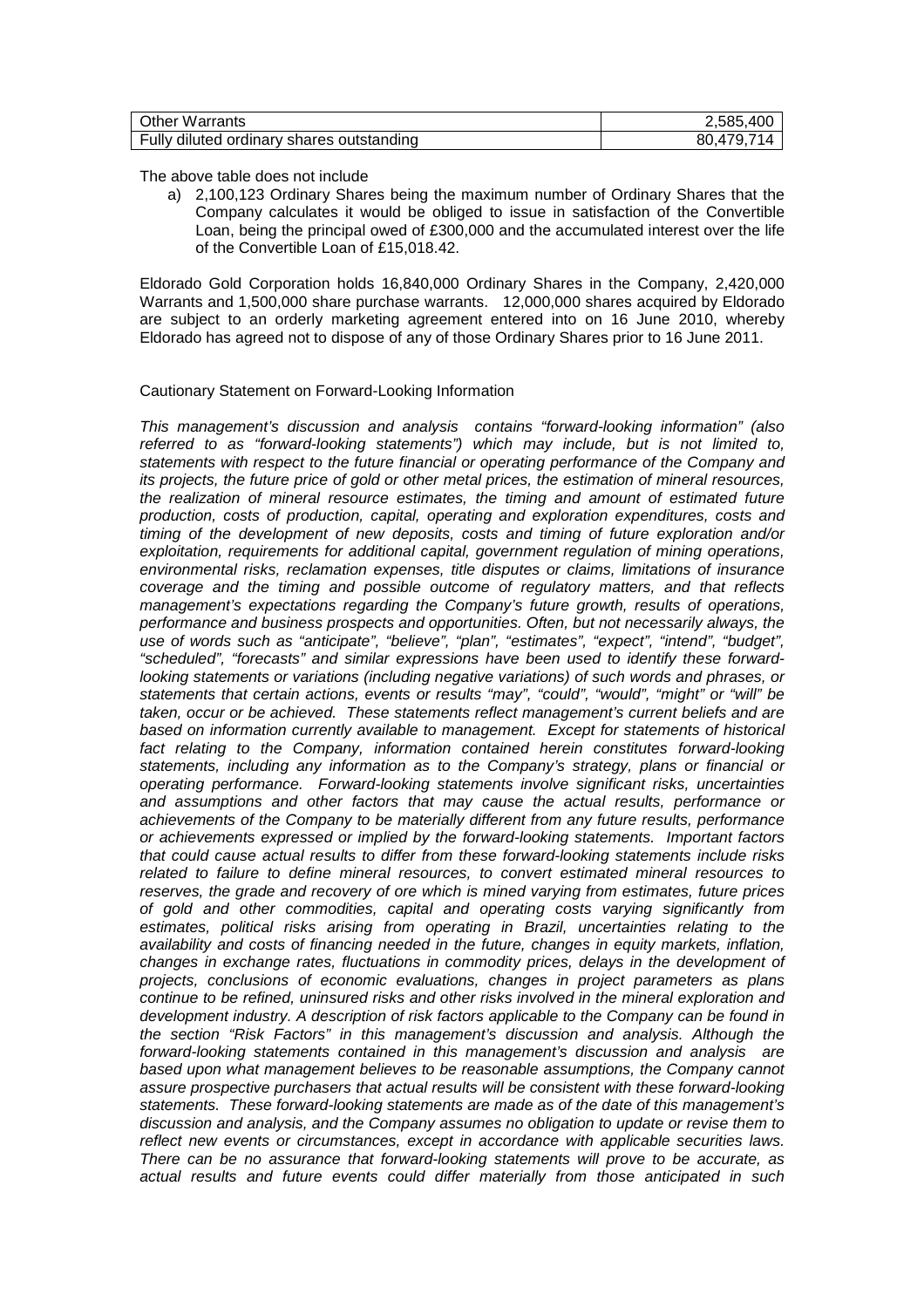statements. Accordingly, readers should not place undue reliance on forward-looking statements.

## **Risks and Uncertainties**

Future exploration at the Company's projects or elsewhere may not result in increased mineral resources.

Mineral exploration involves significant risks over a substantial period of time, which even a combination of careful evaluation, experience and knowledge may not eliminate. Even if the Company discovers a valuable deposit of minerals, it may be several years before production is possible and during that time it may become economically unfeasible to produce those minerals. There is no assurance that current or future exploration programs will result in any new economically viable mining operations or yield new resources to replace and expand current resources.

There is no guarantee that the Company's applications for exploration licences will be granted on a timely basis or at all or that the existing exploration licences of the Company can be renewed or converted into mining licences. In addition, there can be no assurances that title to any of the Company's mineral properties will not be challenged or disputed.

There is no guarantee that any application for additional exploration licenses may be granted by the DNPM. The DNPM may refuse any application. Persons may object to the granting of any exploration license and the DNPM may take those objections into consideration when making any decision on whether or not to grant a license.

If and when exploration licenses are granted, they will be subject to various standard conditions including, but not limited to prescribed license conditions. Any failure to comply with the expenditure conditions or with any other conditions on which the licenses are held, can result in license forfeiture. Generally, the licenses are granted for a term of three years and further renewal of an exploration license is at the discretion of the DNPM and on such conditions as the DNPM may in its discretion impose. Renewal conditions may include increased expenditures and work commitments or compulsory relinquishment of areas of the licenses comprising the Company's properties. The failure of the DNPM to renew the Company's exploration licences or the imposition of new conditions or the inability to meet those conditions may adversely affect the operations, financial position and/or performance of the Company.

Title to, and the area of, mineral concessions may be disputed. Although the Company believes it has taken reasonable measures to ensure proper title to its properties, there is no guarantee that title to any of its properties will not be challenged or impaired.

The exploration and development of the Company's properties, including continuing exploration and development projects, and the construction of mining facilities and commencement of mining operations, will require substantial additional financing.

Failure to obtain sufficient financing will result in a delay or indefinite postponement of exploration, development or production on any or all of the Company's properties or even a loss of a property interest. Additional financing may not be available when needed or, if available, the terms of such financing might not be favourable to the Company and might involve substantial dilution to existing shareholders. Failure to raise capital when needed would have a material adverse effect on the Company's business, financial condition and results of operations.

The Company faces numerous exploration, development and operating risks.

The exploration for and development of mineral deposits involves significant risks which even a combination of careful evaluation, experience and knowledge may not eliminate. While the discovery of an ore body may result in substantial rewards, few properties that are explored are ultimately developed into producing mines. Major expenses may be required to locate and establish mineral reserves, to develop metallurgical processes and to construct mining and processing facilities at a particular site. It is impossible to ensure that the exploration or development programs planned by the Company will result in a profitable commercial mining operation. Whether a mineral deposit will be commercially viable depends on a number of factors, some of which are: the particular attributes of the deposit, such as size, grade and proximity to infrastructure; metal prices that are highly cyclical; and government regulations, including regulations relating to prices, taxes, royalties, land tenure, land use, importing and exporting of minerals and environmental protection. The exact effect of these factors cannot be accurately predicted, but the combination of these factors may result in the Company not receiving an adequate return on invested capital.

There is no certainty that the expenditures made by the Company towards the search and evaluation of mineral deposits will result in discoveries of commercial quantities of ore.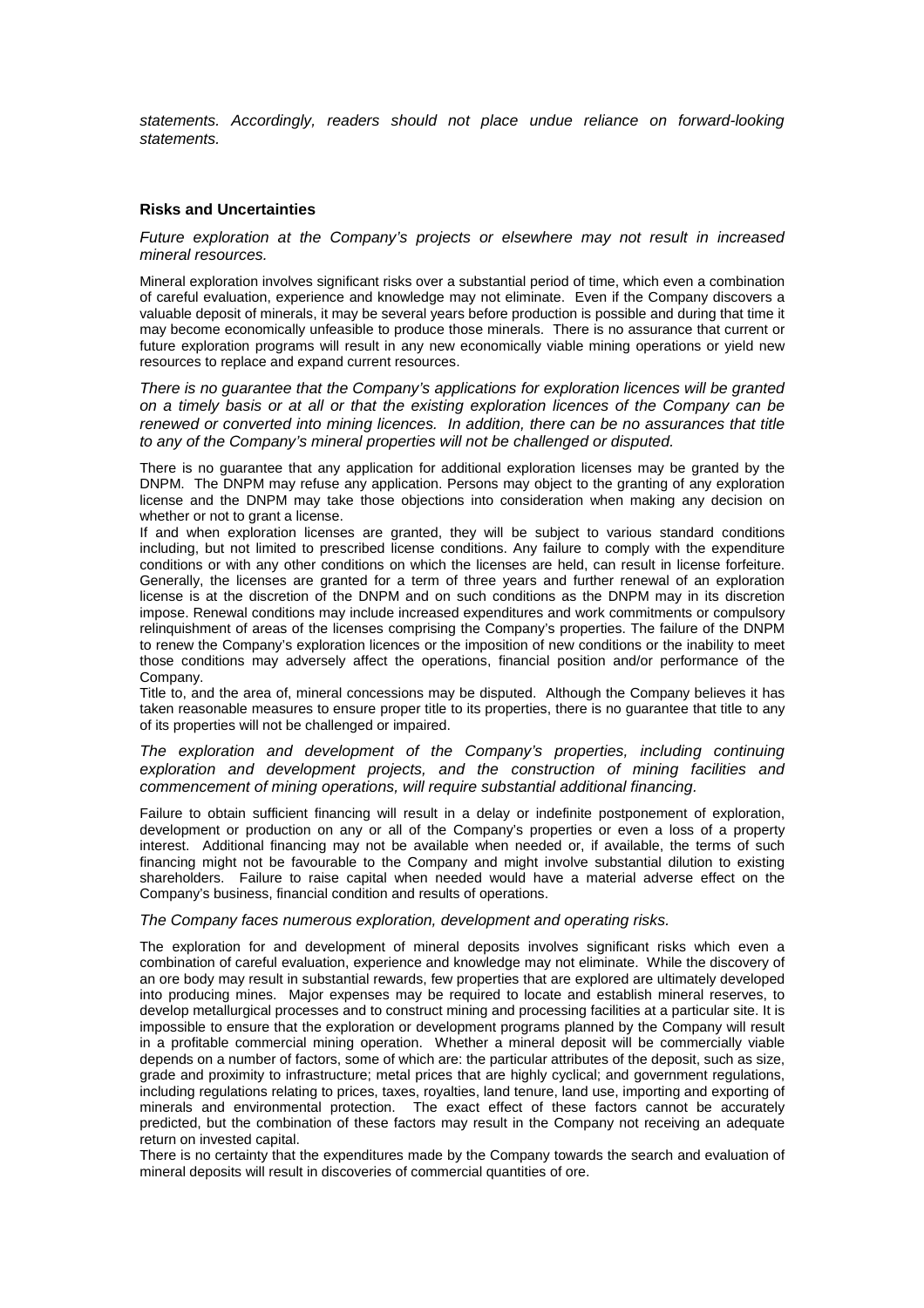The Company is considered to be a development stage company and although it generated revenue from mining operations in the past those operations have been discontinued. There can be no assurance that the Company will re-commence commercial production, generate any revenues or be able to operate profitably.

The development of the Company's properties will require the commitment of substantial resources to complete exploration programs and to bring the properties into commercial production. There can be no assurance that the Company will be profitable in the future. The Company's operating expenses and capital expenditures may increase in subsequent years as needed consultants, personnel and equipment associated with advancing exploration, development and commercial production of its properties are added. The amounts and timing of expenditures will depend on the progress of ongoing development, the results of consultants' analysis and recommendations, the rate at which operating losses are incurred, the execution of any joint venture agreements with strategic partners, the Company's acquisition of additional properties and other factors, some of which are beyond the Company's control.

#### If mineral resource estimates are not accurate, production may be less than estimated which would adversely affect the Company's financial condition and result of operations.

Mineral resource estimates are imprecise and depend on geological analysis based partly on statistical inferences drawn from drilling, and assumptions about operating costs and metal prices, all of which may prove unreliable. The Company cannot be certain that the resource estimates are accurate and cannot guarantee that it will recover the indicated quantities of metals if commercial production is commenced. Future production could differ dramatically from such estimates for the following reasons: mineralization or formations at the properties could be different from those predicted by drilling, sampling and similar examinations; declines in the market price of gold may render the mining of some or all of the resources uneconomic; and the grade of ore may vary significantly from time to time and the Company cannot give any assurances that any particular quantity of metal will be recovered from the resources.

The occurrence of any of these events may cause the Company to adjust the resource estimates or change its mining plans, which could negatively affect the Company's financial condition and results of operation.

#### The Company's exploration and development properties may not be successful and are highly speculative in nature.

Exploration for gold is highly speculative in nature. The Company's exploration activities in Brazil involve many risks, and success in exploration is dependent upon a number of factors including, but not limited to, quality of management, quality and availability of geological expertise and the availability of exploration capital. The Company cannot give any assurance that its current or future exploration efforts will result in the discovery of a mineral reserve or new or additional mineral resources, the expansion of current resources or the conversion of mineral resources to mineral reserves.

As well, mineral deposits, even though discovered, may be insufficient in quantity and quality to return a profit from production. The marketability of minerals acquired or discovered by the Company may be affected by additional factors which are beyond the control of the Company and which cannot be accurately predicted, such as market fluctuations, the proximity and capacity of milling facilities, mineral markets and processing equipment and other factors, which may make a mineral deposit unprofitable to exploit.

The Company's mineral properties are in the exploration stage and are without known bodies of mineral reserves, although a mineral resource has been established at the Jardim do Ouro Project. Development of such properties will only follow upon obtaining satisfactory exploration results and the completion of feasibility or other economic studies.

#### The risks and hazards associated with mining and processing may increase costs and reduce profitability in the future.

Mining and processing operations involve many risks and hazards, including among others: environmental hazards; mining and industrial accidents; metallurgical and other processing problems; unusual and unexpected rock formations; flooding and periodic interruptions due to inclement or hazardous weather conditions or other acts of nature; mechanical equipment and facility performance problems; and unavailability of materials, equipment and personnel. These risks may result in: damage to, or destruction of, the Company's properties or production facilities; personal injury or death; environmental damage; delays in mining; increased production costs; asset write downs; monetary losses: and legal liability.

The Company cannot be certain that its insurance will cover the risks associated with mining or that it will be able to obtain or maintain insurance to cover these risks at affordable premiums. The Company might also become subject to liability for pollution or other hazards against which it cannot insure or against which the Company may elect not to insure because of premium costs or other reasons. Losses from such events may increase costs and decrease profitability.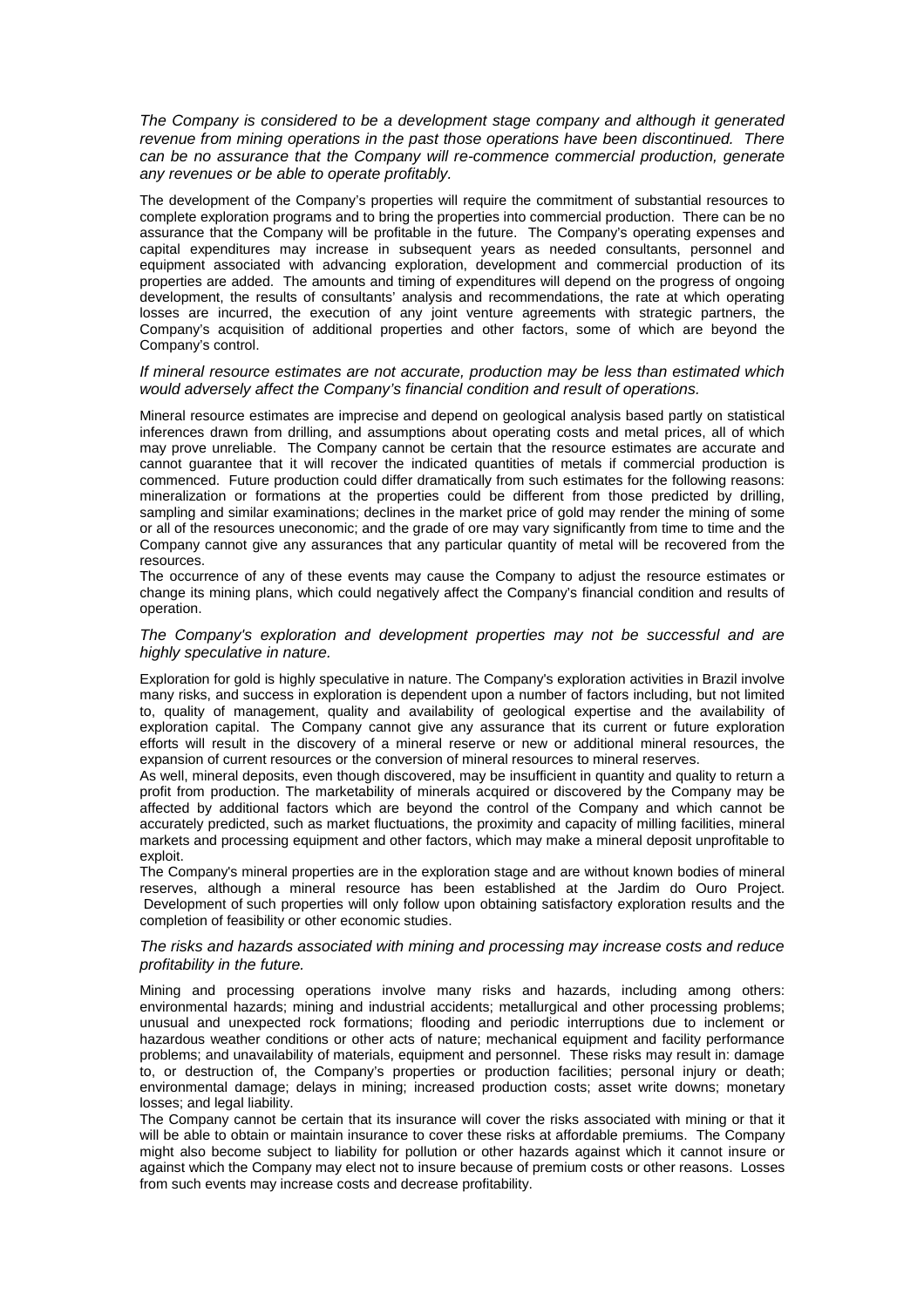#### The Company may experience higher costs and lower revenues than estimated due to unexpected problems and delays.

New mining operations often experience unexpected problems during the development and start-up phases and such problems can result in substantial delays in reaching commercial production. Delays in construction or reaching commercial production in connection with the Company's development of its mines would increase its operating costs and delay revenue growth.

#### The Company's vulnerability to changes in metal prices may cause its share price to be volatile and may affect the Company's operations and financial results.

If the Company commences production, the profitability of the Company's operations will be dependent upon the market price of mineral commodities. Metal prices fluctuate widely and are affected by numerous factors beyond the control of the Company. The level of interest rates, the rate of inflation, the world supply of mineral commodities and the stability of exchange rates can all cause significant fluctuations in prices. Such external economic factors are in turn influenced by changes in international investment patterns, monetary systems and political developments. The price of mineral commodities has fluctuated widely in recent years and future price declines could cause commercial production to be impracticable, thereby having a material adverse effect on the Company's business, financial condition and results of operations. Furthermore, reserve calculations and life-of-mine plans using significantly lower metal prices could result in material write-downs of the Company's investment in mining properties and increased amortization, reclamation and closure charges. In addition to adversely affecting the Company's reserve estimates and its financial condition, declining commodity prices can impact operations by requiring a reassessment of the feasibility of a particular project. Such a reassessment may be the result of a management decision or may be required under financing arrangements related to a particular project. Even if the project is ultimately determined to be economically viable, the need to conduct such a reassessment may cause substantial delays or may interrupt operations until the reassessment can be completed.

#### The Company is subject to extensive environmental legislation and the costs of complying with these regulations may be significant. Changes in environmental legislation could increase the costs of complying with applicable regulations and reduce levels of production.

All phases of the Company's operations are subject to environmental regulation in Brazil. There is no assurance that existing or future environmental regulation will not materially adversely affect the Company's business, financial condition and results of operations.

Environmental legislation relating to land, air and water affects nearly all aspects of the Company's operations. This legislation requires the Company to obtain various operating licenses and also imposes standards and controls on activities relating to exploration, development and production. The cost of obtaining operating licenses and abiding by standards and controls on its activities may be significant. Further, if the Company fails to obtain or maintain such operating licenses or breaches such standards or controls imposed on its activities, it may not be able to continue its operations in its usual manner, or at all, or the Company may be subject to fines or other claims for remediation which may have a material adverse impact on its operations or financial results. While the Company is unaware of any existing material environmental liabilities, it cannot guarantee that no such liabilities currently exist or will occur in the future.

Changes in environmental laws, new information on existing environmental conditions or other events may increase future compliance expenditures or otherwise have a negative effect on the Company's financial condition and results of operations. In addition to existing requirements, it is expected that other environmental regulations will likely be implemented in the future with the objective of further protecting human health and the environment. Some of the issues expected to be under future review by environmental agencies include reducing or stabilizing air emissions, mine reclamation and restoration, and water quality. Other changes in environmental legislation could have a negative effect on production levels, product demand, product quality and methods of production and distribution. The complexity and breadth of these issues make it difficult for the Company to predict their impact. The Company anticipates capital expenditures and operating expenses will increase as a result of compliance with the introduction of new and more stringent environmental regulations. Failure to comply with environmental legislation may result in the issuance of clean up orders, imposition of penalties, liability for related damages and the loss of operating permits. While the Company believes it is now in material compliance with existing environmental legislation, it cannot give assurances that it will at all future times be in compliance with all federal and state environmental regulations or that steps to bring the Company into compliance would not have a negative effect on its financial condition and results of operations.

Government approvals and permits are currently, or may in the future be, required in connection with the Company's operations. To the extent such approvals are required and but are not granted, the Company may be curtailed or prohibited from proceeding with planned exploration or development of mineral properties.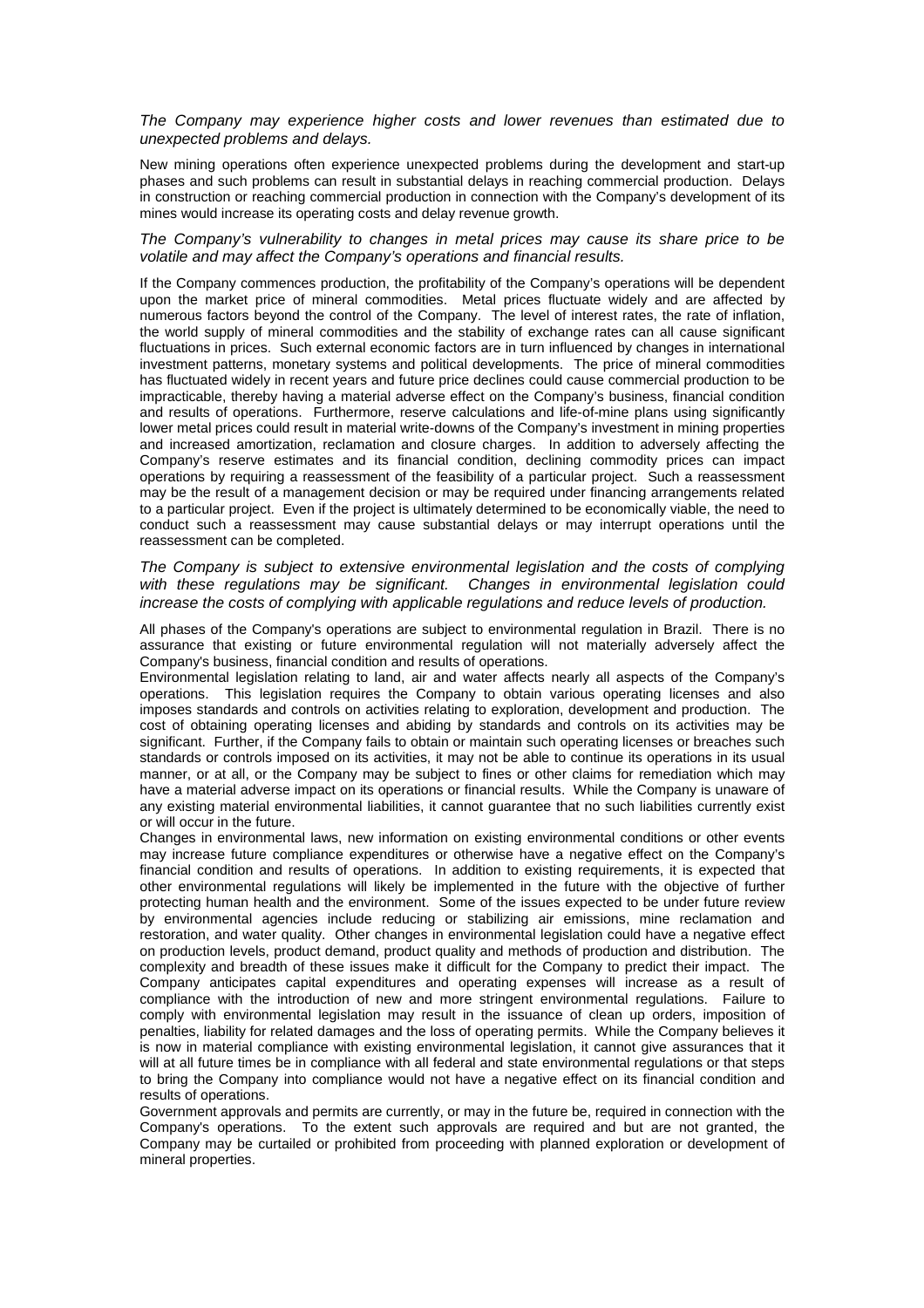#### Currency fluctuations may affect the costs of doing business and results of operations.

Currency fluctuations may affect the Company's costs and the Company has not entered into any derivative financial instruments to hedge such fluctuations. The Company pays for goods and services in Canadian dollars, U.S. dollars, British Pound Sterling and Brazilian Real and the Company receives the proceeds of financings in Canadian dollars and British Pound Sterling. As a result of the use of these different currencies, the Company is subject to foreign currency fluctuations. Foreign currencies are affected by a number of factors that are beyond the control of the Company. These factors include economic conditions in the relevant country and elsewhere and the outlook for interest rates, inflation and other economic factors. Adverse fluctuations in the relative value of these currencies could materially and adversely affect the Company's results of operation and financial position.

#### Compliance with current and future government regulations may cause the Company to incur significant costs and slow its growth.

The Company's activities are subject to extensive Brazilian laws and regulations governing matters relating to occupational health, labour standards, prospecting, exploration, production, exports and taxes. Compliance with these and other laws and regulations could require the Company to make significant capital outlays which may slow its growth by diverting its financial resources. The enactment of new adverse regulations or regulatory requirements or more stringent enforcement of current regulations or regulatory requirements may increase costs, which could have an adverse effect on the Company. The Company cannot give assurances that it will be able to adapt to these regulatory developments on a timely or cost effective basis. Violations of these regulations and regulatory requirements could lead to substantial fines, penalties or other sanctions.

The Company is currently subject to 13 known claims under Brazilian labour legislation by former employees in respect of alleged unpaid compensation. The average monthly salary of the claimants was between R\$436 and R\$7,678 while the claims range between R\$18,597 and R\$1,282,310. The total of current claims is R\$4,133,000. Based on previous experience, it is the Company's belief that settlement will be no more than 15% of the claimed figure and will be settled in instalments over a 12 to 18 month period.

If some or all of the foregoing labour claims are successful or are not settled on the basis anticipated by the Company or if the fine levied by IBAMA is not significantly reduced, there could be material adverse impact on the financial condition of the Company.

## The Company is required to obtain and renew governmental permits and licences in order to conduct mining operations, which is often a costly and time-consuming process.

In the ordinary course of business, the Company will be required to obtain and renew governmental permits and licenses for the operation and expansion of existing operations or for the commencement of new operations. Obtaining or renewing the necessary governmental permits is a complex and timeconsuming process. The duration and success of the Company's efforts to obtain and renew permits and licenses are contingent upon many variables not within its control including the interpretation of applicable requirements implemented by the permitting or licensing authority. The Company may not be able to obtain or renew permits and licenses that are necessary to its operations, or the cost to obtain or renew permits and licenses may exceed what the Company expects. Any unexpected delays or costs associated with the permitting and licensing process could delay the development or impede the operation of the Company's projects, which could adversely affect the Company's revenues and future growth.

## The Company's operations are conducted in Brazil and, as such, the Company's operations are exposed to various levels of political, economic and other risks and uncertainties.

These risks and uncertainties vary from time to time and include, but are not limited to: terrorism; hostage taking; military repression; extreme fluctuations in currency exchange rates; high rates of inflation; labour unrest; the risks of war or civil unrest; expropriation and nationalization; renegotiation or nullification of existing concessions, licences, permits and contracts; illegal mining; changes in taxation policies; restrictions on foreign exchange and repatriation; and changing political conditions, currency controls and governmental regulations that favour or require the awarding of contracts to local contractors or require foreign contractors to employ citizens of, or purchase supplies from, a particular jurisdiction.

Changes, if any, in mining or investment policies or shifts in political attitude in Brazil may adversely affect the Company's operations or profitability. Operations may be affected in varying degrees by government regulations with respect to, but not limited to, restrictions on production, price controls, export controls, currency remittance, income and other taxes, expropriation of property, foreign investment, maintenance of claims, environmental legislation, land use, land claims of local people, water use and mine safety. Failure to comply strictly with applicable laws, regulations and local practices relating to mineral right applications and tenure, could result in loss, reduction or expropriation of entitlements, or the imposition of additional local or foreign parties as joint venture partners with